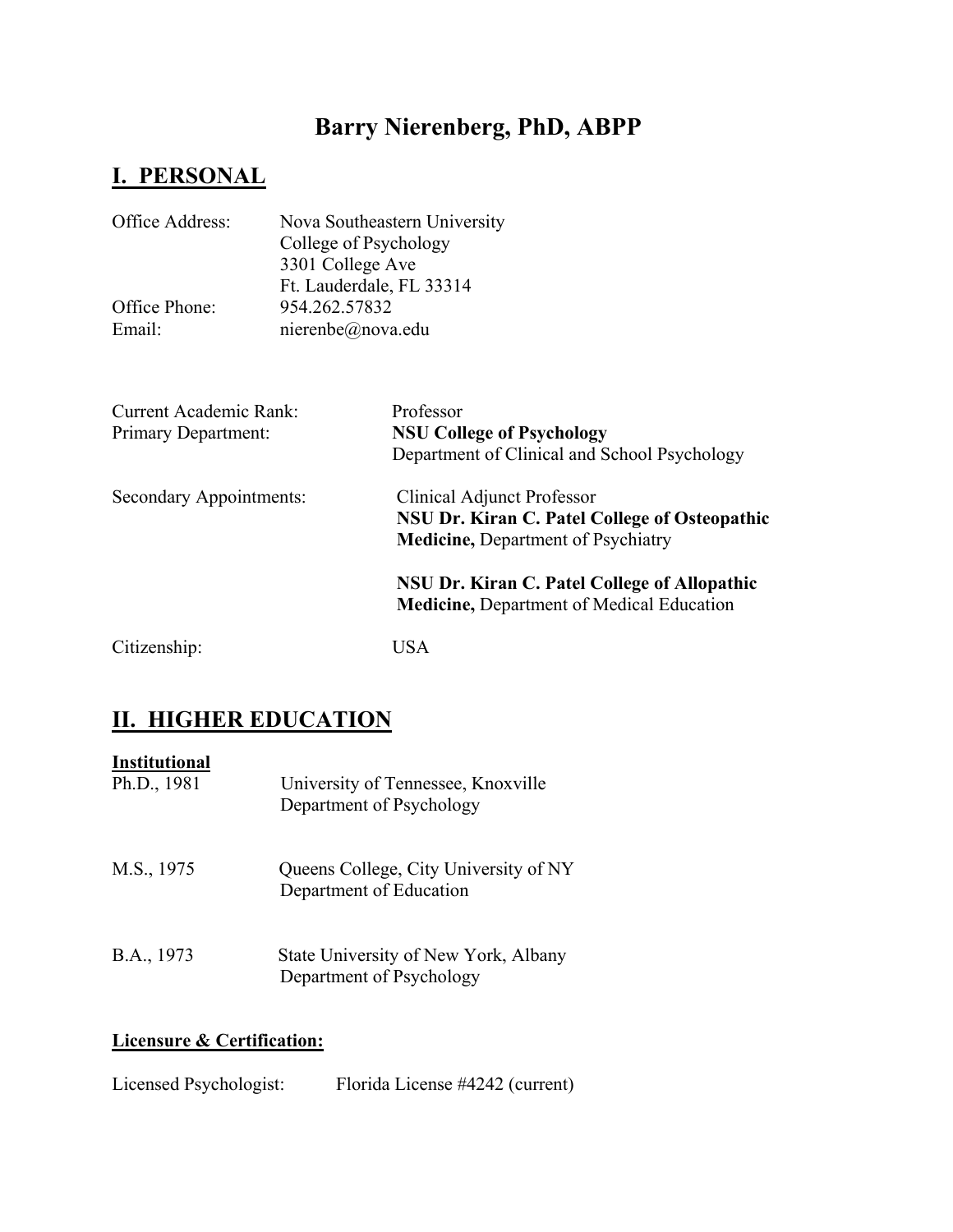Board Certification: American Board of Professional Psychology Specialty: Rehabilitation Psychology, #4932 (current)

## **III. EXPERIENCE**

#### **Academic**

**Nova Southeastern University** May 1, 2008 – Oct 31, 2017: Associate Professor Nov 1, 2018 – present: Professor College of Psychology, Dept of Clinical and School Psychology

 Responsibilities include teaching beginning and advanced graduate courses across the Psy.D and PhD Doctoral programs within NSU's College of Psychology, including running seminars and conducting trainings in health psychology and behavioral medicine. Additional responsibilities include mentoring and supervising student research and working jointly with faculty across the Nova campus on joint research projects. Involved in developing and supervising practicum opportunities for doctoral students, interns and postdoctoral residents. Responsible for developing, organizing, and overseeing the implementation of collaborative academic and/or educational programs and/or educational activities related to behavioral health and collaborating with centers across the University, such as the Health Professions Division and with community partners. Attend departmental and other faculty meetings and activities at both the College of Psychology Studies and other university departments.

## **Nova Southeastern University, Dr. Kiran C. Patel College of Osteopathic Medicine (COM)**

| November, $2009$ – present: | (Clinical Adjunct Professor) |
|-----------------------------|------------------------------|
|                             | Department of Psychiatry     |

 Teach students in the College of Medicine part of the Behavioral Science course. Represent CPS as a member of the College of Medicine's Osteopathic Physician Education Network (OPEN). Give invited presentations at Grand Rounds as needed and assist in educating Medical Students. Represent Psychology as a Health Profession as an early member of the Interprofessional Education Committee (IPEC) Committee within the Center for Interprofessional Education and Practice housed within the Health Professions Division.

|                         | Nova Southeastern University, Dr. Kiran C. Patel College of Allopathic Medicine |
|-------------------------|---------------------------------------------------------------------------------|
| (CAM)                   |                                                                                 |
| April, $2017$ – present | (Clinical Adjunct Professor)                                                    |
|                         | Department of Medical Education                                                 |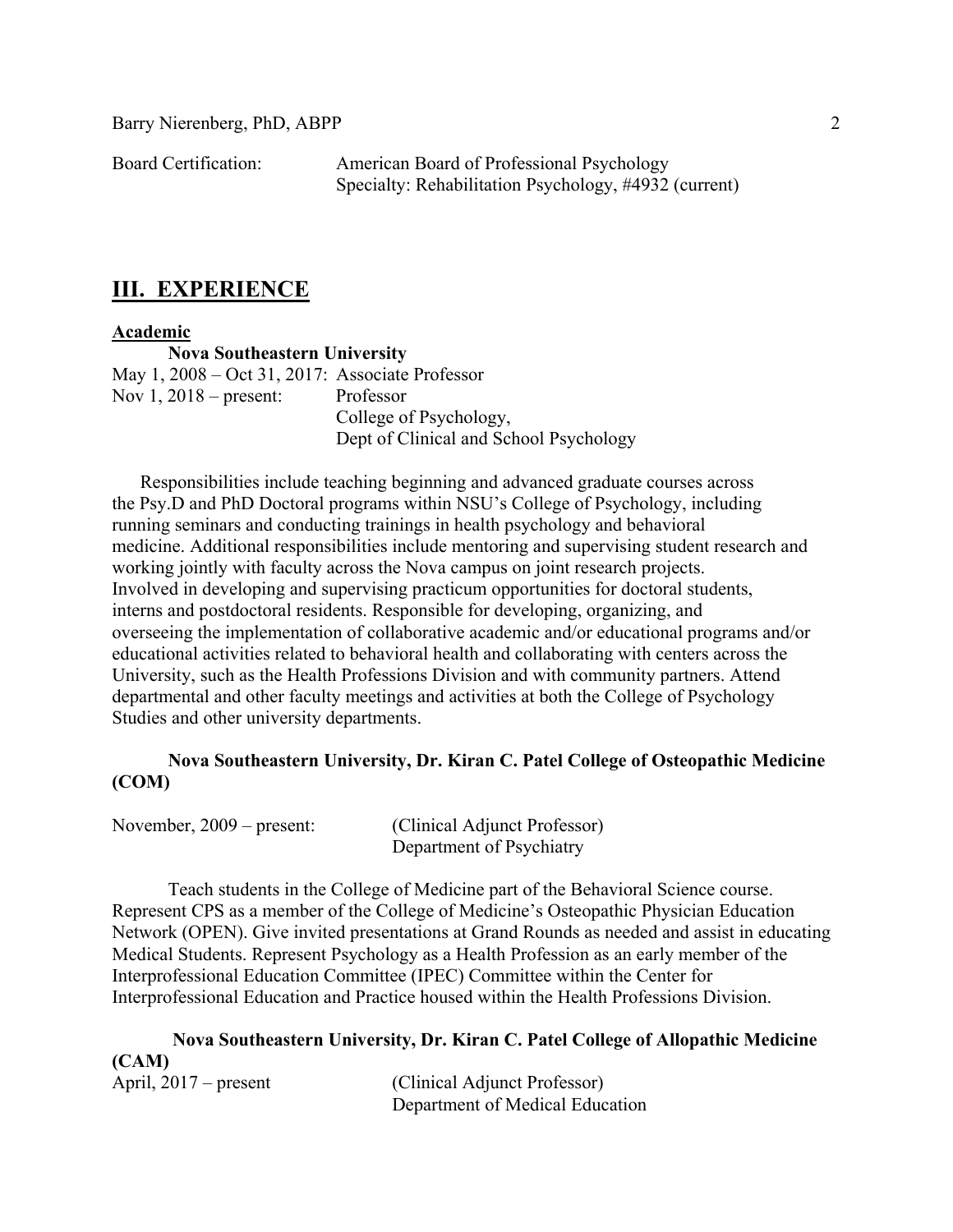Serve on the Medical School Admissions committee to assist with planning and implementing innovative approaches to interviewing and selecting incoming students who can perform well in a problem based learning curriculum. Also serve on the Medical School Curriculum committee with a specific focus on the Brain, Behavior and Body modules.

#### **University of Miami School of Medicine**

April, 2003 – February, 2008: Director, Behavioral Medicine March 2008 - June, 2014: (Clinical Faculty) Department of Family Medicine and Community Health

 Held primary responsibility for teaching first, second & third year Family Medicine Interns and Residents Behavioral Medicine during Grand Rounds, ongoing Noon Didactics, Required & Elective Rotations and individual supervision. Was responsible for curriculum development and evaluation. Assisted other Department faculty to secure grants involving Behavioral Medicine issues. Served on Department committees evaluating Interns and Residents progress, worked with impaired Residents and addressed issues regarding recruitment of new Interns during a time when fewer medical students were choosing Family Medicine.

February, 1992 – April, 2008: Assistant Professor, (Clinical Faculty) Department of Pediatrics

 Participated in program development to address emotional needs of children. Assisted in the training of Pediatric Residents both in formal, group didactic sessions and in individual supervision.

March 1990 – April, 2008: Assistant Professor, (Clinical Faculty) Department of Psychiatry and Behavioral Science

Attended weekly Child Psychiatry Faculty Meetings and ongoing weekly Grand Rounds. Participated in program development to address emotional needs of children. Assisted in the training of Psychiatric Residents both in formal, group didactic sessions and in individual supervision.

#### **Wright State University School of Medicine**

Sept 1983 - Sept 1985: Assistant Professor, Department of Pediatrics (Clinical Faculty)

Attended weekly teaching rounds of Pediatric Residents focusing on psychosocial needs of hospitalized children. Presented on specific topics including anorexia nervosa, compliance with medical regimens and childhood conceptualization of illness.

### **Wright State University School of Professional Psychology**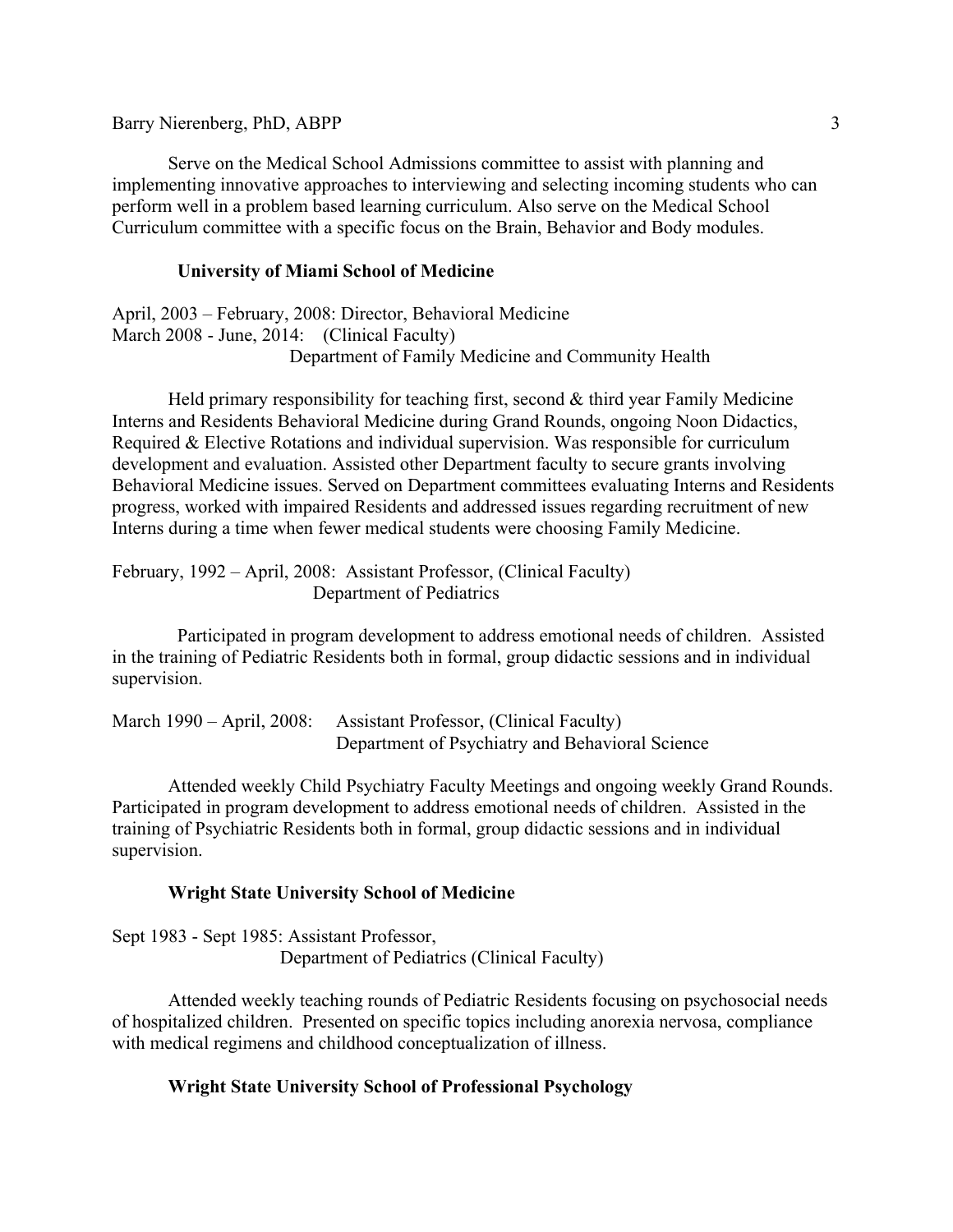Sept 1983 - Sept 1985: Assistant Professor, Clinical Faculty

Performed teaching, consulting and supervisory activities with graduate level psychology students. Responsibilities included classroom and seminar lectures, planning and implementation of educational activities, representation on academic committees, and individual supervision of students.

#### **Hospital Appointments**

#### **Jackson Memorial Medical Center :**

April, 2003 – April, 2008: Director, Behavioral Science & Behavioral Medicine, Department of Family Medicine and Community Health

Responsible for Behavioral Medicine within the Department of Family Medicine. This included planning, implementing and teaching the Mental Health and Human Behavior modules for the Family Medicine Residency as required for accreditation by the Academy of Graduate Medical Education. Also required instituting a program where behavioral science and psychiatry are integrated with all medical disciplines throughout the residents' three year educational experience. Instituted through a combination of longitudinal experiences and didactic sessions including presenting at Departmental Grand Rounds, planning and implementing Behavioral Science Noon Didactics, and attending case presentations to fully follow the biopsychosocial model. Assisted Residency Director with Intern & Resident advisements and implemented plans for remediation of impaired Interns and Residents. Improved Interns and Residents interviewing and history taking by recording interactions with patients and giving regular feedback on how to improve. Implemented and supervised 3 week Behavioral Medicine rotation.

Fully responsibile for implementing and running the Behavioral Science Clinic, where Family Medicine Residents were taught to appropriately diagnose, manage and refer patients with behaviorally based problems.

Assisted in research efforts, taking responsibility for the behavioral portion of a \$3 million gift to reduce health care disparities in our population of minority patients. Coinvestigator for a project involving teaching Family Medicine physicians to better diagnose, manage and refer patients with depression, anxiety and thought disorders. Brought experienced researchers from other departments within the Medical Campus into Family Medicine to partner on joint projects.

#### **Jackson Memorial Medical Center :**

December, 1992 – March, 2003: Director, Division of Child & Adolescent Psychology July 1996 – June 2002: Director, Psychology Postdoctoral Fellowship Program, August, 1989 –March, 2003: Director, Pediatric Services,

Supervised 5 Doctoral level Psychology faculty within Child Psychology, with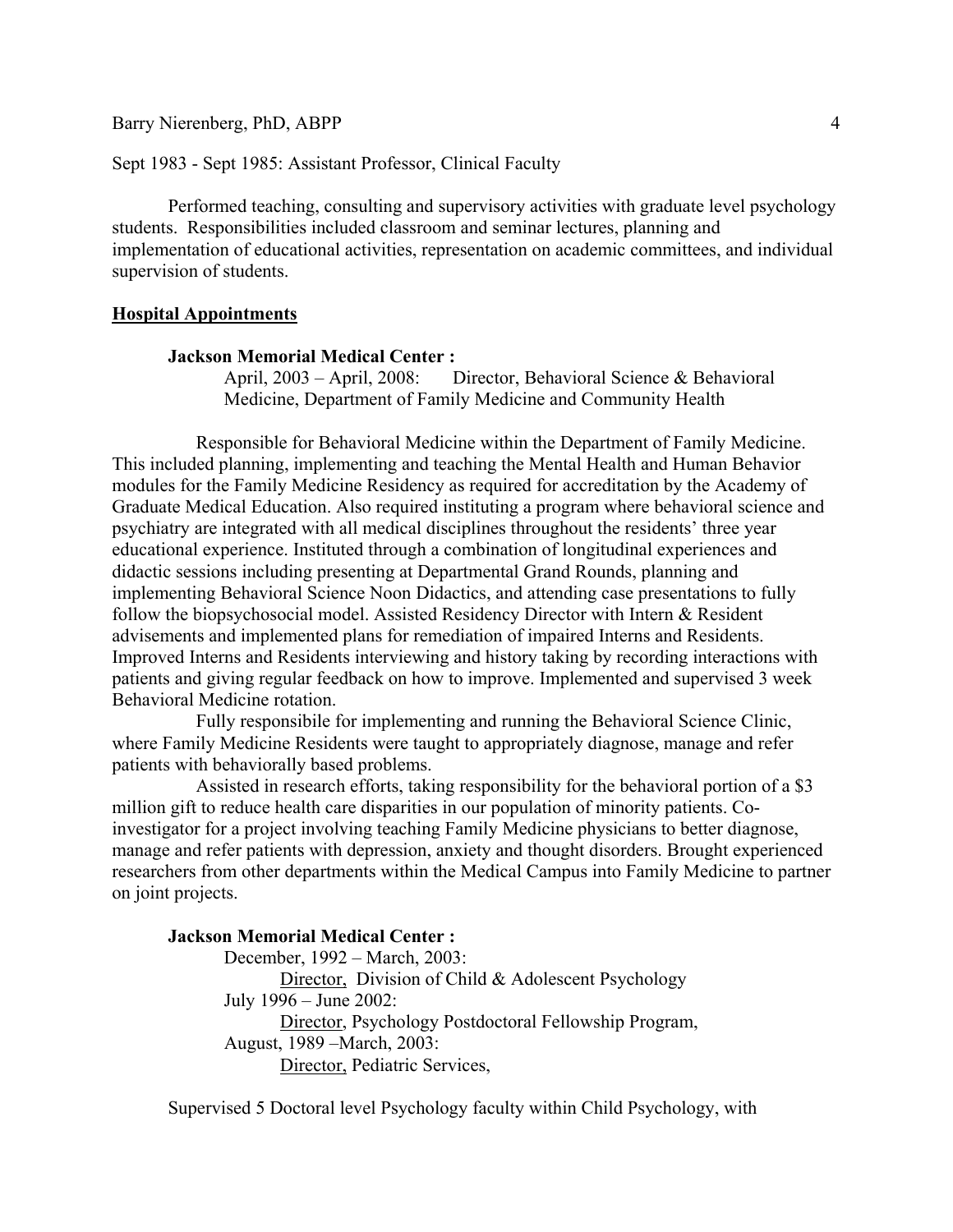responsibility for faculty job evaluations and our teaching Psychology and Psychiatry Interns and Residents. Assisted in program development on the Child & Adolescent Psychiatry Inpatient Unit and within the Outpatient Clinic.

Responsible for building and directing psychological services to children hospitalized within the Children's Hospital Center and on the Pediatric Rehabilitation Unit. Invited to serve as member of Pediatric Rehabilitation, Burn Unit, Pediatric Intensive Care Unit, Infant and Toddler Center, Pediatric Cardiac and Renal Transplant, and Pediatric Dialysis Teams. Designed programs and service delivery systems to meet emotional and behavioral needs of children and their families. Supplied in services and participated in Grand Rounds for various staff. Consulted to physicians, nurses, physical, occupational and speech therapists and social workers.

 Planned and implemented first Postdoctoral Fellowship program, served as first Director of the program and served as supervisor for interns within the APA approved internship program. Also served as member of departmental Internship Committee responsible for selection.

Provided direct inpatient and outpatient services on medical floors through individual, group and family therapy sessions for children and their families. Conducted diagnostic screenings, interviews, and evaluations on children experiencing medically related problems. These included behavioral and emotional difficulties related to Traumatic Brain Injury, Spinal Cord Injury, Limb Amputation, Myelomeningocele, Legg-Perthes Disease, Scoliosis, Burns, Aids, Asthma, Dermatology, and Renal and Cardiac problems. Conducted research into multiple factors effecting adjustment to physical dysfunction

#### **Newington Children's Hospital**

August 1985 - July 1989: Coordinator, Psychological Services

 Assumed responsibility for organization of psychological services to the Pediatric Rehabilitation Unit. Planned and implemented programs to meet emotional and behavioral needs of patients and their families. Provided in-service programs to Rehab team on a bi-weekly basis. Coordinated referrals to other psychology staff. Served as a primary supervisor in the APA approved internship.

 Provided direct services to patients and families including evaluations and individual, family and group therapy. Consulted to physicians, nurses, occupational therapists, physical therapists, speech clinicians and parents regarding behavioral interventions for problems relating to traumatic brain injury and spinal cord injury. Conducted research into areas relating to the rehabilitation process. Elected chairman of the committee planning and implementing a two-day national conference focusing of future trends in rehabilitation.

#### **Dayton Children's Medical Center**

September 1980 - August 1985: Pediatric Psychologist

Provided direct psychological services with children, parents and families utilizing behavioral, social learning and system intervention approaches. Performed diagnostic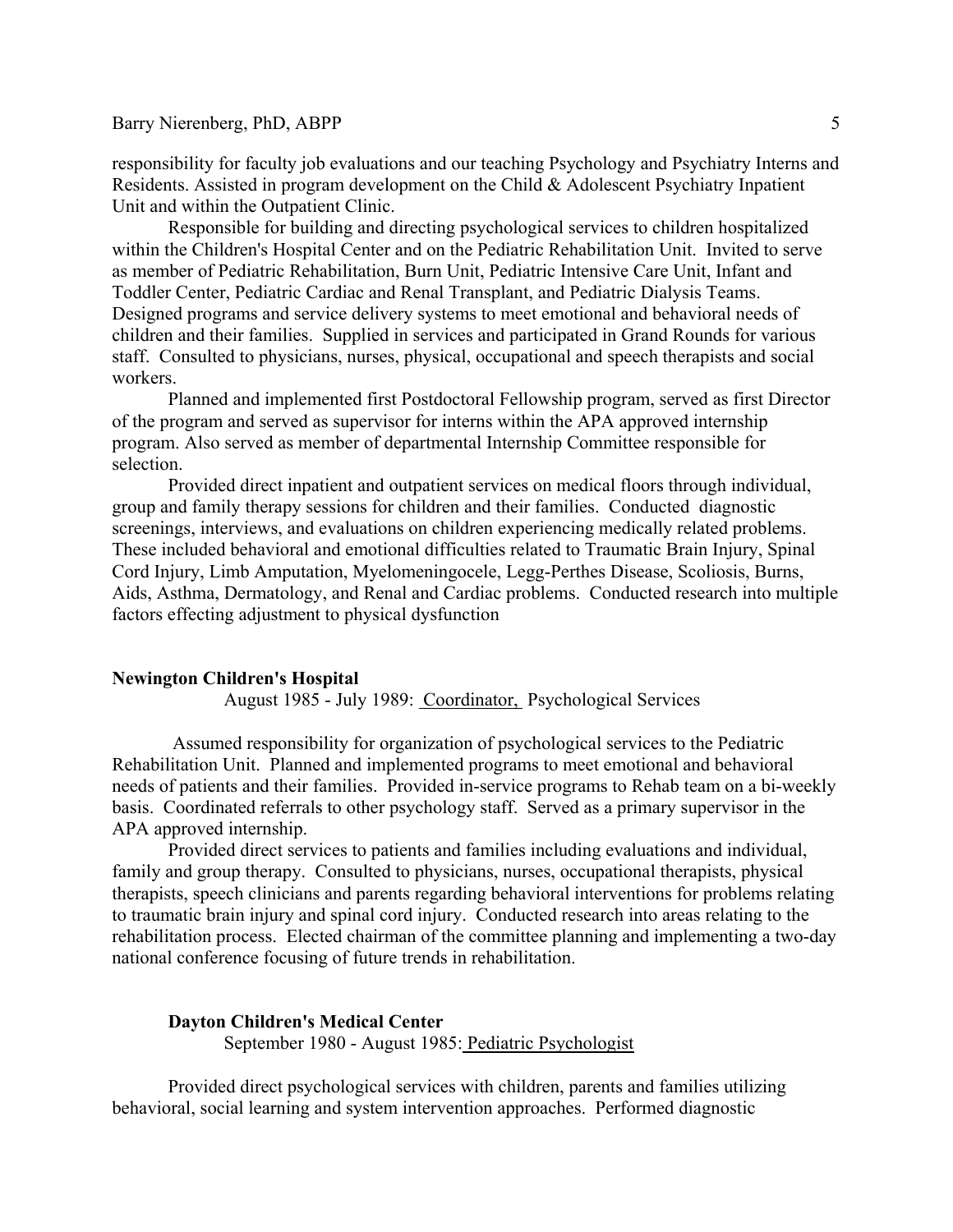interviews, psychological evaluations, individual, family and group therapy with children on both an inpatient and outpatient basis. Consulted to physicians, professional staff, nurses and parents in the design and implementation of treatment programs for medically related problems.

Participated in interdisciplinary team conferences focusing on behavioral and emotional problems associated with Oncology, Asthma, Diabetes, Hemophilia, Spina Bifida, Prader-Willi Syndrome, Tourette's Syndrome, Pediatric Rehabilitation, elimination disorders, pain related disorders and learning disabilities. Proposed and implemented behavioral methodologies for the Burn Unit. Authored grant proposals and conducted professional research

#### **Cincinnati Children's Hospital Medical Center**

October 1978-September 1980: Pediatric Psychology Intern

Under supervision of a licensed Psychologist, completed a two year internship in Pediatric Psychology. Provided direct psychological services. Conducted therapy with children, parents and families utilizing social learning, system and behavioral interventions. Acquired skills in the areas of pain and stress management. Coordinated referrals from the outpatient department. Functioned as consultant to physicians and nurses on inpatient referrals. Conducted diagnostic interviews and interpretive counseling with parents of children referred for psychological evaluation. Supervised psychometric examination of children. Taught at resident conferences as an invited speaker. Attended weekly medical Grand Rounds, lectures and psychology conferences.

#### **Univ. of Tennessee Memorial Hospital:**

July, 1976 – October, 1978: Psychology Graduate Intern, Department of

Pediatrics

 Under supervision of a licensed Psychologist, worked on the Pediatrics Unit. Assisted in the planning and execution of research projects involving psychological growth patterns of premature infants within the first eighteen months of life. Gathered data for the establishment of norms for premature infants on the Brazelton Neonatal Assessment Scale. Counseled parents and children referred by physicians and residents. Participated in the design and implementation of weekly Pediatric Psychology conferences for medical residents. Functioned as a co-leader for staff development of nursing teams. Planned and coordinated hospital's Child Life program; trained and supervised undergraduate staff members

#### **New York Metropolitan Hospital:**

 September 1974-June 1975: Psychology Graduate Intern, Department of **Pediatrics** 

Under supervision of two licensed Psychologists, worked with children and adolescents referred on an outpatient basis. Performed evaluations and conducted psychotherapy on selected cases. Consulted with physicians, nurses, parents and community organizations regarding implementation of treatment recommendations.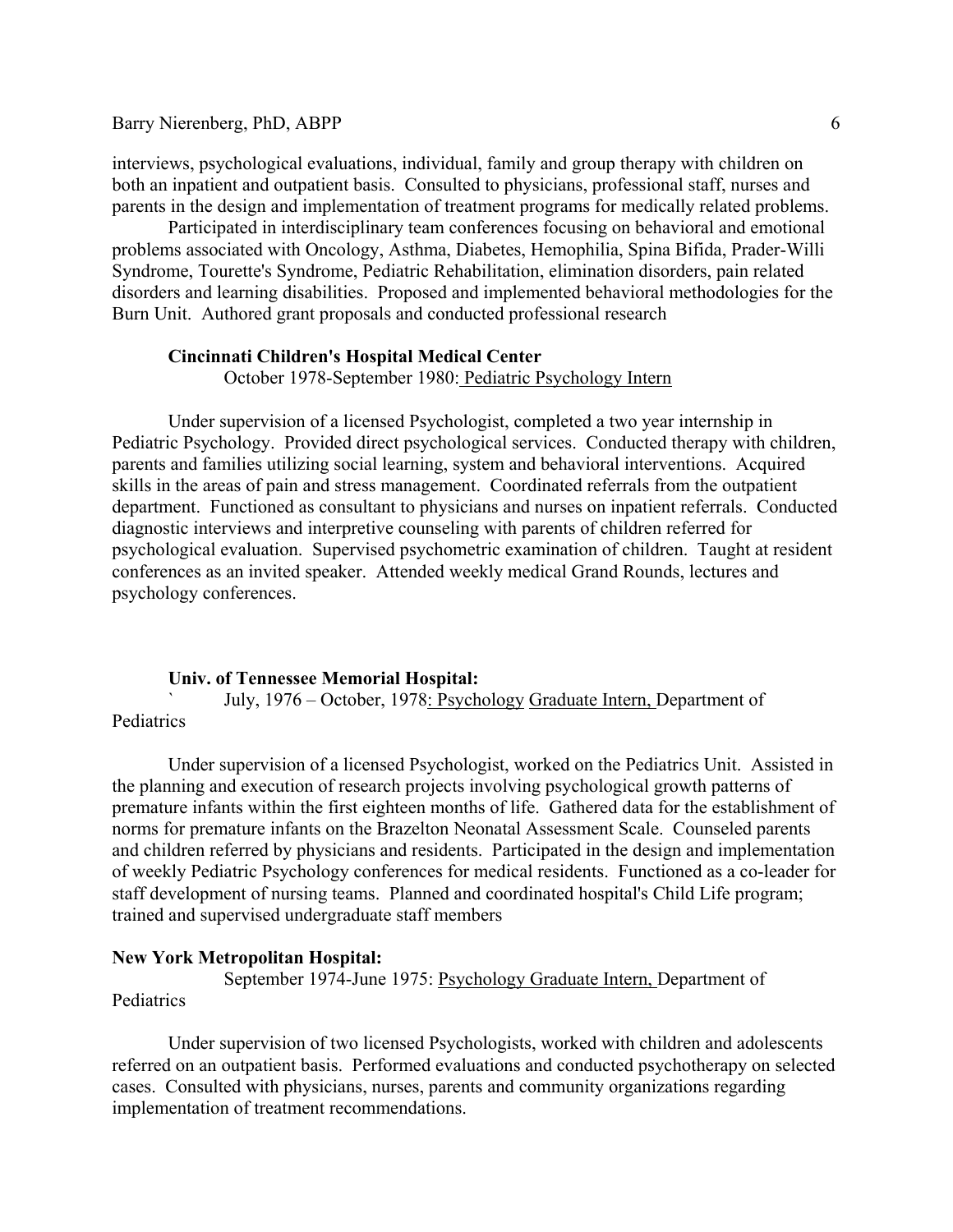## **IV. PROFESSIONAL**

#### **Professional and Honorary Organizations**

| <b>American Psychological Association:</b>                    |  |  |  |
|---------------------------------------------------------------|--|--|--|
| Division 22, Rehabilitation Psychology                        |  |  |  |
| PROGRAM CHAIR, APA Annual Convention1990                      |  |  |  |
|                                                               |  |  |  |
|                                                               |  |  |  |
|                                                               |  |  |  |
| PRESIDENT                                                     |  |  |  |
| <b>IMMEDIATE PAST PRESIDENT 1999-2000</b>                     |  |  |  |
| Co-Founder, Rehabilitation Annual Conference1999              |  |  |  |
| Chair, RP Annual Conference1999, 2006 - 2010                  |  |  |  |
| Liaison, APA Interdivisional Healthcare Council2005 – present |  |  |  |
| Distinguished Service Award2008                               |  |  |  |
| <b>Invited Attendee, APA Presidential Summit on the</b>       |  |  |  |
| <b>Future of Psychology Practice2009</b>                      |  |  |  |
| Lifetime Achievement Award2009                                |  |  |  |
| APA Division 22 Mentoring Award2015                           |  |  |  |
|                                                               |  |  |  |
|                                                               |  |  |  |

Division 12, section 5, Society of Pediatric Psychology CONSULTING EDITOR: Journal of Pediatric Psychology Division 38, Health Psychology

Joint Brain and Spinal Cord Injury Advisory Council, Department of Health, State of Florida  **CHAIRMAN, Ad Hoc Pediatrics Standards Committee, 1989 - 1992 CHAIRMAN, Pediatrics Committee, 1992 - 2001**  Council Member, 1994 -2001  **COUNCIL CHAIRMAN,** State Advisory Council, March, 2001 – March 2003 **EXECUTIVE BOARD MEMBER, 2003 - 2009** 

American Board of Rehabilitation Psychology **Board member, 2008 – 2015** 

### American Academy of Rehabilitation Psychology **President, 2008 – 2010 Immediate Past President, 2010 - 2012**

Connecticut Psychological Association STATE GRASSROOTS COORDINATOR, 1986 - 1989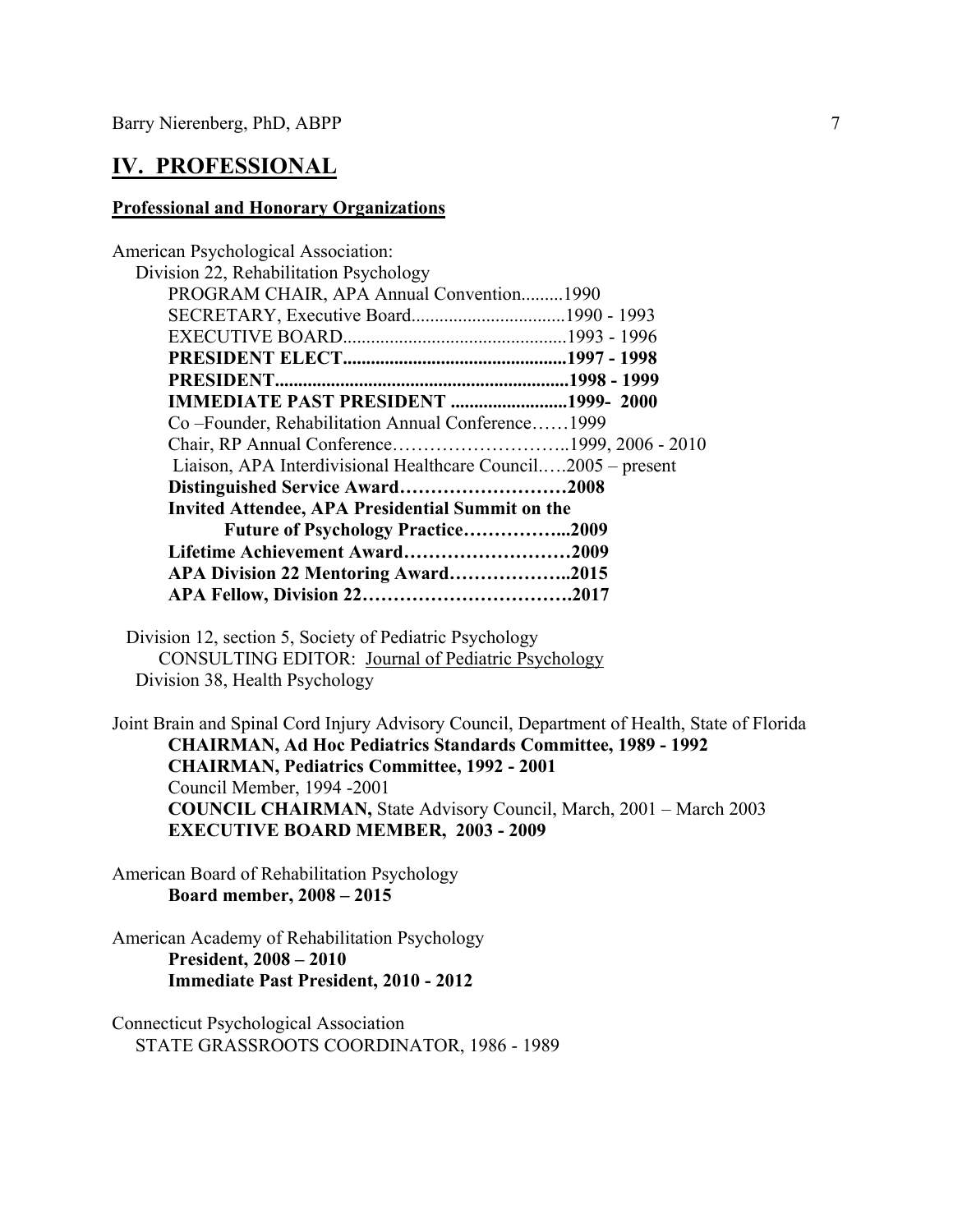## **V. TEACHING**

#### **Teaching Awards Received**:

- o APA Division 22, National Mentor Award, 2015
- o Nova Southeastern University, Center for Psychological Studies:
	- Co-Curricular Advisor of the Year, 2011
- o Nova Southeastern University, Center for Psychological Studies:
	- Professor of the Year, 2010
- o University of Miami/JMH:
	- Supervisor of the Year Award 2002 2003

#### **Dissertation Advising**

Committee Member, Anita Alexander."The Influence of Trauma, Locus of Control, and Health-Related Quality of Life on a Child's Self-Worth" Defended, April, 2018

Committee Chair, Alexia Holovaytk. "Towards a biopsychosocial model of obesity: Is integration possible?" Proposal Accepted, 2017

Committee Member, Victoria Schlaudt. "Exploring Mediators and Moderators in the Relationship of Acculturative Stress and Internalizing Symptoms in Hispanic Youth". Completed 2016, Nova Southeastern University

Committee Member, Morgan Levy. "Mindfulness for Older Adults". Completed 2016, Nova Southeastern University

Committee Member, Evan Smith. "Neurocognitive Implications of Sport-Related Concussion in High School Athletes Over-Time" Completed 2015, Nova Southeastern University

Committee Member, Sam Browning. "Risk and Resilience in Law Enforcement Stress: Contributions of the Law Enforcement Officer Stress Survey (LEOSS)" . Completed 2015 Nova Southeastern University

Committee Member, Sarah Nelson, "Impact of Pediatric Injury on the Development of Posttraumatic Stress in Youth" Completed 2015 Nova Southeastern University

Committee Member, Kimberly A. Wisotzke "Factors that Predict Preoperative Psychological Evaluation: Recommendations for Bariatric Surgery Candidates" Completed 2015 Nova Southeastern University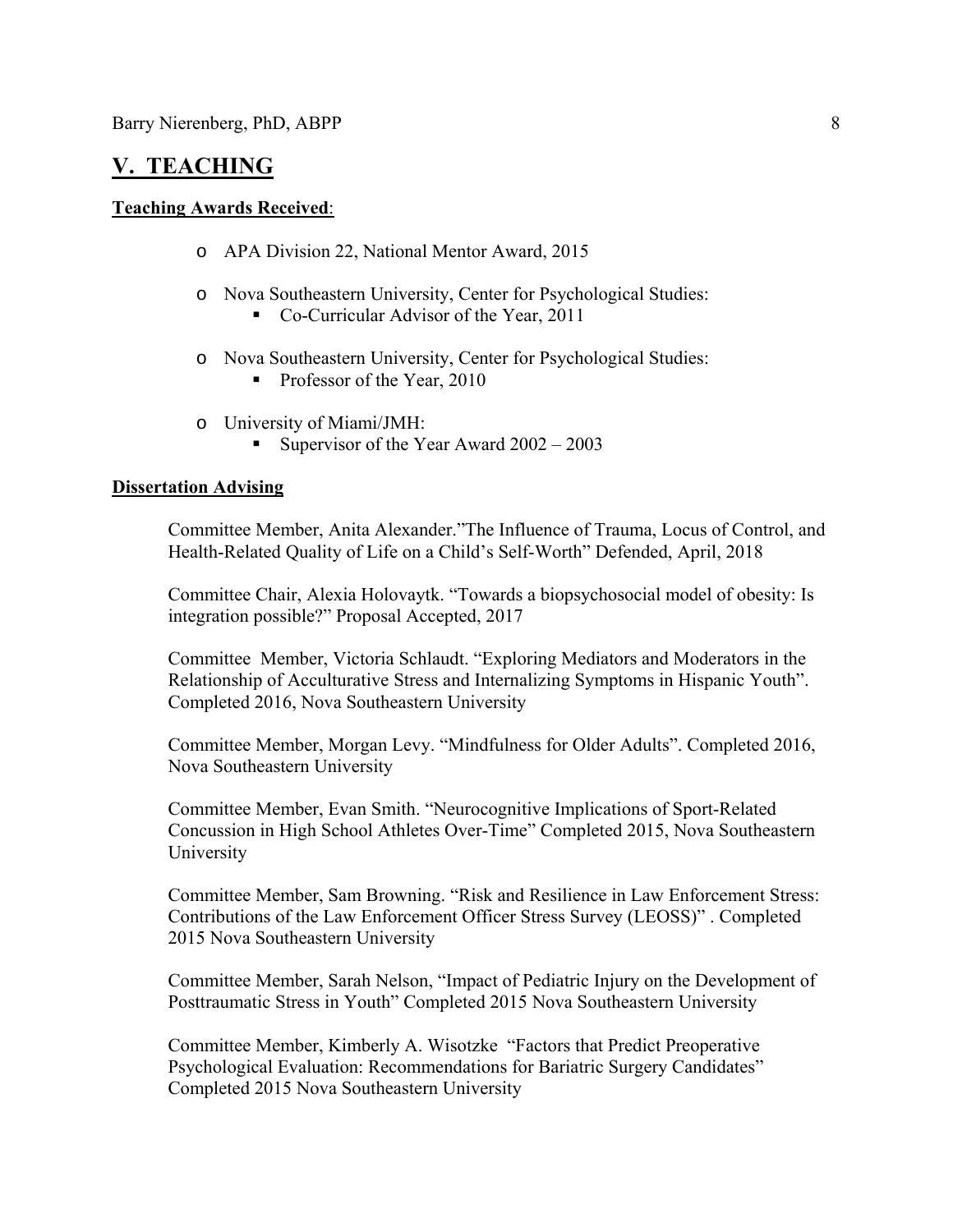Committee Chair: Kristina Booth "The Effects of Mental Illness on Trust Between Military Veterans". Completed 2014 Nova Southeastern University

Committee Member: Douglas Polster "A Psychometric Evaluation of the Post Concussion Symptom Scale" Completed 2014 Nova Southeastern University

Committee Member, Stacey McGregor. "Development and Validation a Measure of Mindful Parenting". Completed 2014 Nova Southeastern University

 Committee Chair: Danielle Dance "The Role of Body Image and Self Esteem on Weight Loss Behaviors". Completed 2013, Nova Southeastern University

Committee Member, Lauren Miller. "Time, Altruism, and Hope: Factors that Increase the Consistency of Pro-environmental Behaviors" Completed, 2013 Nova Southeastern University.

 Committee Member, Jessica Ketterer. "Cultivation of Clinical Competency in Psychology Trainees: The Simulated Patient Assessment and Research Collaboration". Completed 2013

Committee Chair: Laura Kupperman "Understanding Obesity, Related Health Risks and Barriers to Weight Management in Women Veterans" Completed 2012, Nova Southeastern University

Committee Member, David M. Scarisbrick. "A Combined Factor Analysis of the WAIS-IV/WMS-IV in a Clinical Neuropsychology Population" Completed 2011, Nova Southeastern University

Committee Chair: Jonathan Perle "Attitudes Towards Psychological Tele-Health: Current and Future Psychologists' Opinions of Internet-Based Interventions". Completed 2011, Nova Southeastern University

Committee Member: Maritza Figueroa "The Nova Multilingual Neuropsychological Battery: Traumatic Brain Injury Pilot Study". Completed 2010. Nova Southeastern University

Committee Member: Greta Bujaker "Effect of PTSD Diagnosis and Metabolic Factors Among An Overweight And Obese Veteran Population: A Retrospective Study" Completed 2010. Nova Southeastern University

Committee Member: Ivette Cruz "Identification of Effective Strategies to Promote Language in Deaf Children with Cochlear Implants." Completed 2008, Nova Southeastern University

Committee Member: Karen Mallin "Characteristics and Predictors of Psychological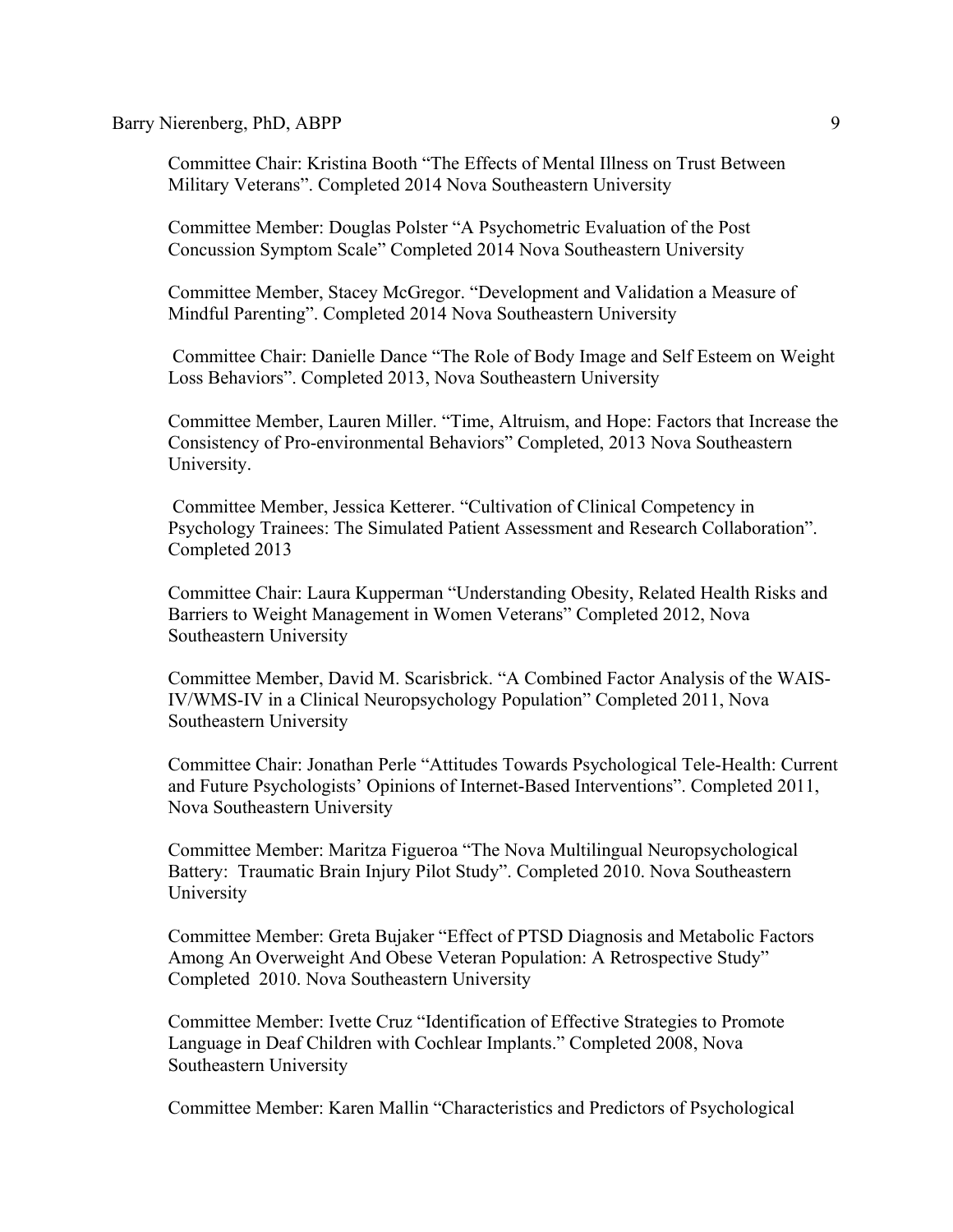Dysfunction in a Pediatric Dermatology Population" Completed 2002 Minnesota School of Professional Pscyhology

Committee Member: Jane Echterling "Attitudes toward persons with disabilities" Completed 1996, Nova Southeastern University

Committee Member: Sheila Bernstein "Psychological Aspects of increased function after Functional Electrical Stimulation" Completed 1987, University of Connecticut

# **VI. PUBLICATIONS**

## **Juried or refereed journal articles**:

Mayersohn GS, Nicholl MC, Alexander A, **Nierenberg B**. Posttraumatic growth in pediatric limb lengthening: A pilot study. J Limb Length Recon 2018;In press

**Nierenberg, B.,** Alexakis, G., Preziosi R & O'Neill, C. (2017) Workplace Happiness: An Empirical Study on Well\_Being and its Relationship with Organizational Culture, Leadership and Job Satisfaction. *International Leadership Journal, 9*(3),

Nicholl, M. C., Valenzuela, J. M., **Nierenberg, B.,** & Mayersohn, G. S. (2017). Diabetes camp counselors: An exploration of counselor characteristics and quality of life outcomes. The Diabetes Educator, 43(4), 378-387.

**Nierenberg, B**., Mayersohn, G., Serpa, S., Holovatyk, A., Smith E., Cooper, S. (2016). Application of Well-Being Therapy to People with Disability and Chronic Illness, *Rehabilitation Psychology, 61(1), 32.* 

Tackett, J., Nash, L., **Nierenberg, B**., Stuckey, K. (2016). Supervision in Rehabilitation Psychology: Application of Beatrice Wright's Value-Laden Beliefs and Principles. *Rehabilitation psychology, 61(1), 74.*

Perle, J. G., Langsam, L. C., Randel, A., Lutchman, S., Levine, A. B., Odland, A. P., **Nierenberg, B**., & Marker, C. D. (2013). Attitudes Toward Psychological Telehealth: Current and Future Clinical Psychologists' Opinions of Internet-Based Interventions. *Journal of Clinical Psychology*. 69 (1), 110 – 113

Perle, J. G., & Nierenberg, B. (2013). How psychological telehealth can alleviate society's mental health burden: A literature review. *Journal of Technology in Human Services*, *31*(1), 22- 41.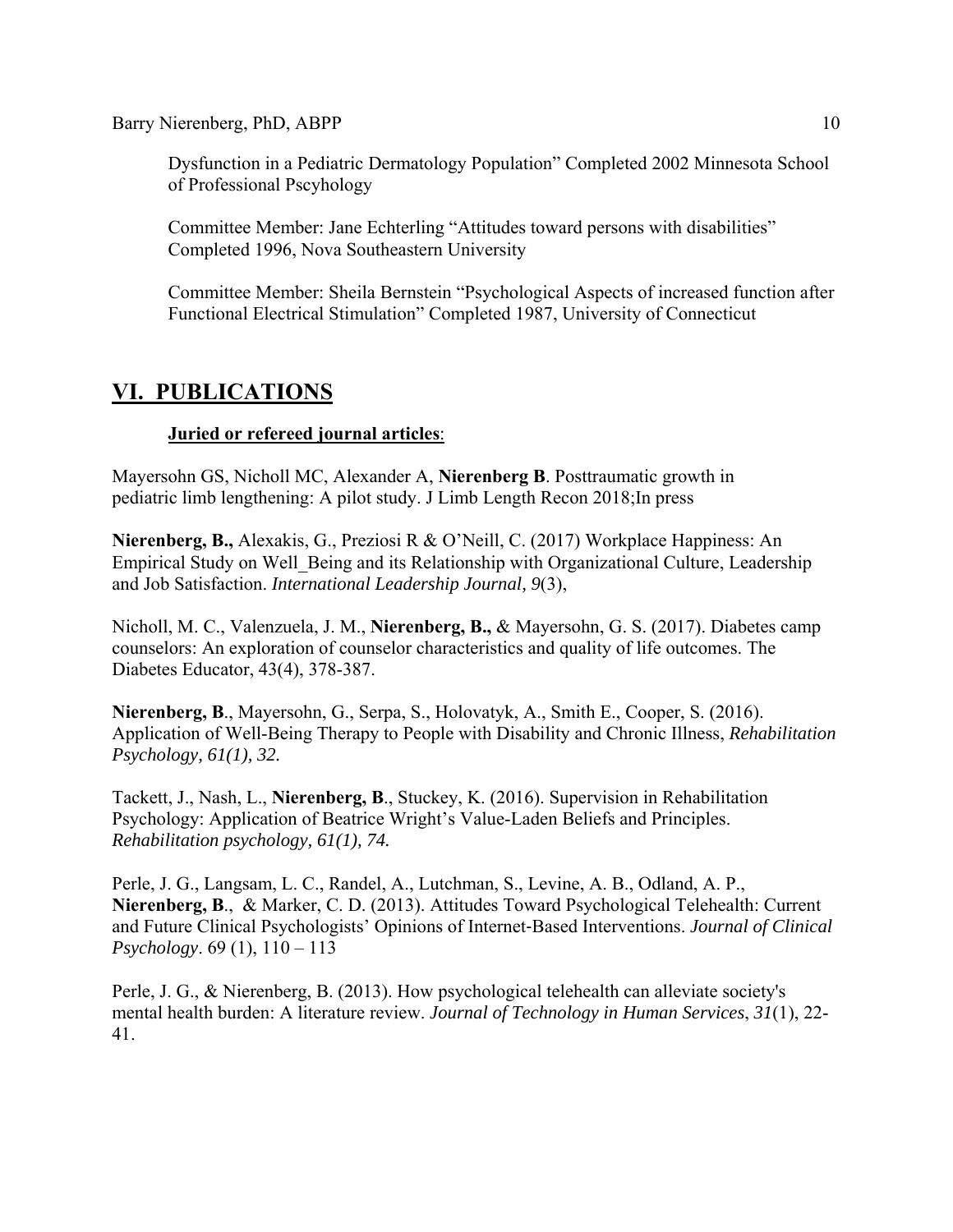Perle JG, Langsam LC, **Nierenberg B**. (2011). Controversy clarified: an updated review of clinical psychology and tele-health. *Clinical psychology review*, *31*(8), 1247-1258. doi: 10.1016/j.cpr.2011.08.003

Brown, D. R., Celestin, M. J., Hernández, A., Brewster, L. G., Spruill, T. E., **Nierenberg, B**., ... & Page, J. B. (2010). The development of a cultural competency observational tool. *Medical teacher*, *32*(6), 536.

Brown, D. R., Hernández, A., Saint-Jean, G., Evans, S., Tafari, I., Brewster, L. G., ... & **Nierenberg, B**. (2008). A participatory action research pilot study of urban health disparities using rapid assessment response and evaluation. *American Journal of Public Health*, *98*(1), 28- 38.

Grant, K., Burg, M. A., Fraser, K., Gui, S., Kosch, S. G., **Nierenberg, B**., ... & Swartz, V. (2007). Family medicine physicians' advice about use of nonconventional modalities for menopausal symptom management. *Journal of Women's Health*, *16*(4), 517-525.

Burg, M. A., Fraser, K., Gui, S., Grant, K., Kosch, S. G., **Nierenberg, B**., ... & Swartz, V. (2006). Treatment of menopausal symptoms in family medicine settings following the Women's Health Initiative findings. *The Journal of the American Board of Family Medicine*, *19*(2), 122- 131.

Hernandez-Reif, M., Field, T., Largie, S., Hart, S., Redzepi, M., **Nierenberg, B**., & Peck, M. (2001). Childrens' distress during burn treatment is reduced by massage therapy. *Journal of Burn Care & Research*, *22*(2), 191-195.

**Nierenberg, B**., & Sheldon, A. (2001). Psychospirituality and pediatric rehabilitation. *Journal of Rehabilitation*, *67*(1), 15.

**Nierenberg, B**. (2000). Is rehabilitation psychology in need of rehabilitation?. *Rehabilitation Psychology*, *45*(2), 107.

Nierenberg, B. (1996). Pediatric Traumatic Brain Injury: Proactive Intervention. *The Journal of Head Trauma Rehabilitation*, *11*(5), 97-99.

Merkel, W. T., & **Nierenberg, B. P**. (1983). Behavioral science training in family practice residency education: a first evaluation. *Social Science & Medicine*, *17*(4), 213-217.

Merkel, W. T., Rudisill, J. R., & **Nierenberg, B. P**. (1983). Preparing patients to see the doctor: Effects on patients and physicians in a family practice center. *Family Practice Research Journal*.

### **Chapters:**

Tory Toole, J., Rice, M. A., Cargill, J., Craddock, T. J., **Nierenberg, B**., Klimas, N. G., ... &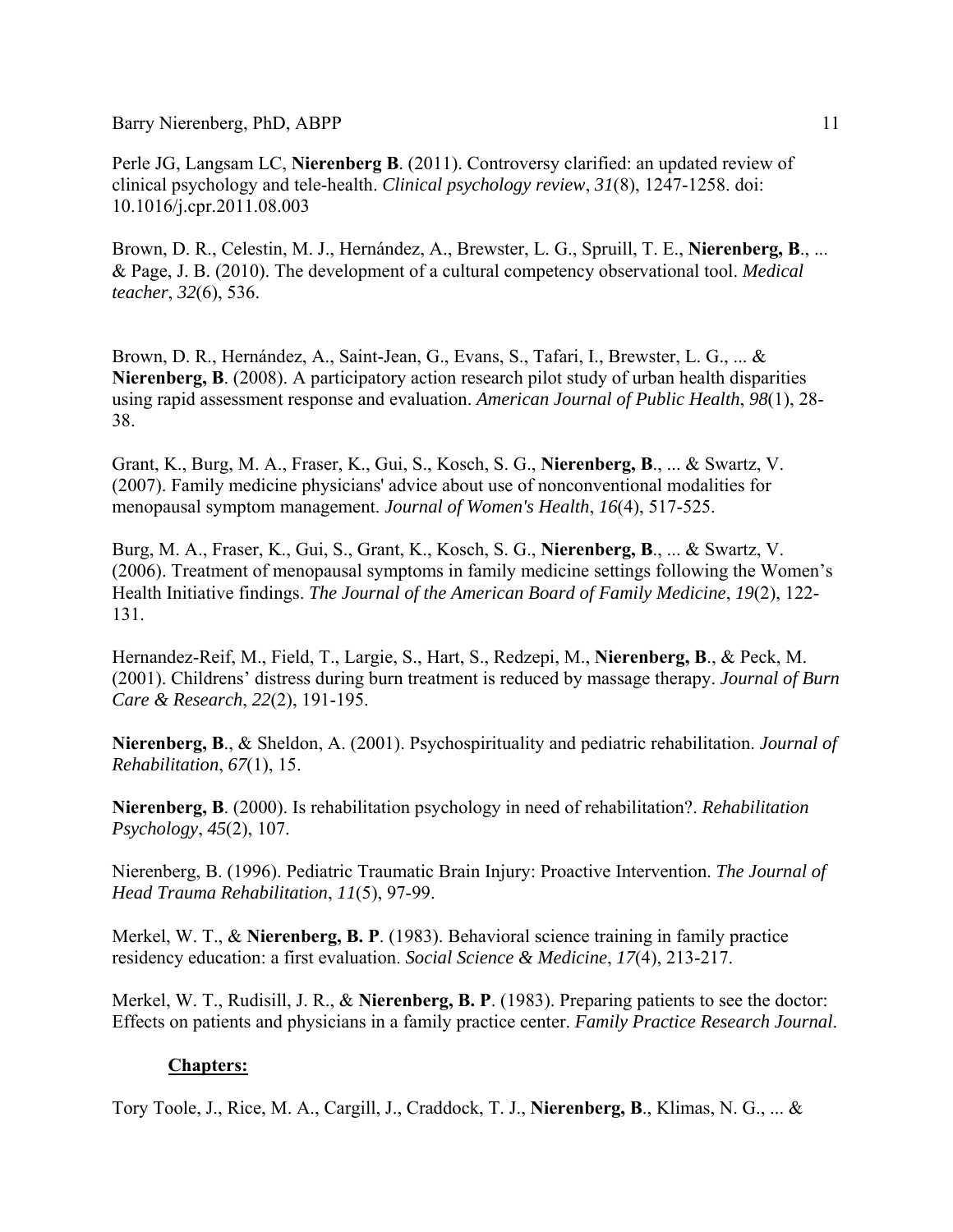Broderick, G. (2018). Increasing Resilience to Traumatic Stress: Understanding the Protective Role of Well-Being. *Psychoneuroimmunology: Methods and Protocols*, 87-100.

Tory Toole, J., Rice, M. A., Craddock, T. J., **Nierenberg, B**., Klimas, N. G., Fletcher, M. A., ... & Broderick, G. (2018). Breaking Away: The Role of Homeostatic Drive in Perpetuating Depression. *Psychoneuroimmunology: Methods and Protocols*, 121-144.

Ritchie, D**.** & **Nierenberg, B**. (2010). Hypotonia. In Sam Goldstein & Jack Naglieri (Eds.) The Encyclopedia of Child Behavior and Development. New York, NY: Springer Publishing.

Ritchie, D**.** & **Nierenberg, B**. (2010). Test of Memory and Learning. In Sam Goldstein & Jack Naglieri (Eds.) The Encyclopedia of Child Behavior and Development. New York, NY: Springer Publishing.

Ritchie, D**.** & **Nierenberg, B**. (2010). Wide Range Assessment of Memory and Learning. In Sam Goldstein & Jack Naglieri (Eds.) The Encyclopedia of Child Behavior and Development. New York, NY: Springer Publishing.

**Nierenberg, B**. "Pediatric Burns: They Are Not Always What They Appear**"** in R. Kessler and D. Stafford (eds.), *Collaborative Medicine Case Studies***:** *Evidence in Practice.* Springer Publishers. New York, NY. 2008. pps 409 – 414.

**Nierenberg, B**., Glueckauf, R., & Miller, Scott. "Integrative Health Care in Rehabilitation" in I. Serlin and M. DiCowden (eds) *Humanizing Health Care: A Handbook for Healthcare Integration* , Praeger Publishers, Westport CT 2007 pps 101 -119

**Nierenberg, B,** Sheldon, A.: "Spirituality and Children" in *Spirituality & Psychological Health*, Cox, R, Ervin-Cox, B & Hoffman, L. eds, Colorado School of Professional Psychology Press, Colorado Springs, CO 2005

## **Grants**

**Nierenberg, B.,** Ross, D. "Interventions for Opioid Dependence Secondary to Chronic Pain" Coulter Foundation Unrestricted Grant, \$25,000

**Nierenberg, B.,** Ross, D. "Interventions for Opioid Dependence Secondary to Chronic Pain" Kimmel Foundation, Unrestricted Grant, \$3,000

## **Presentations and Workshops :**

Nierenberg, B. "A Peek Behind the Creative Curtain". Invited Fellows Address presented at the 2018 American Psychological Association Convention, San Francisco CA, August 9, 2018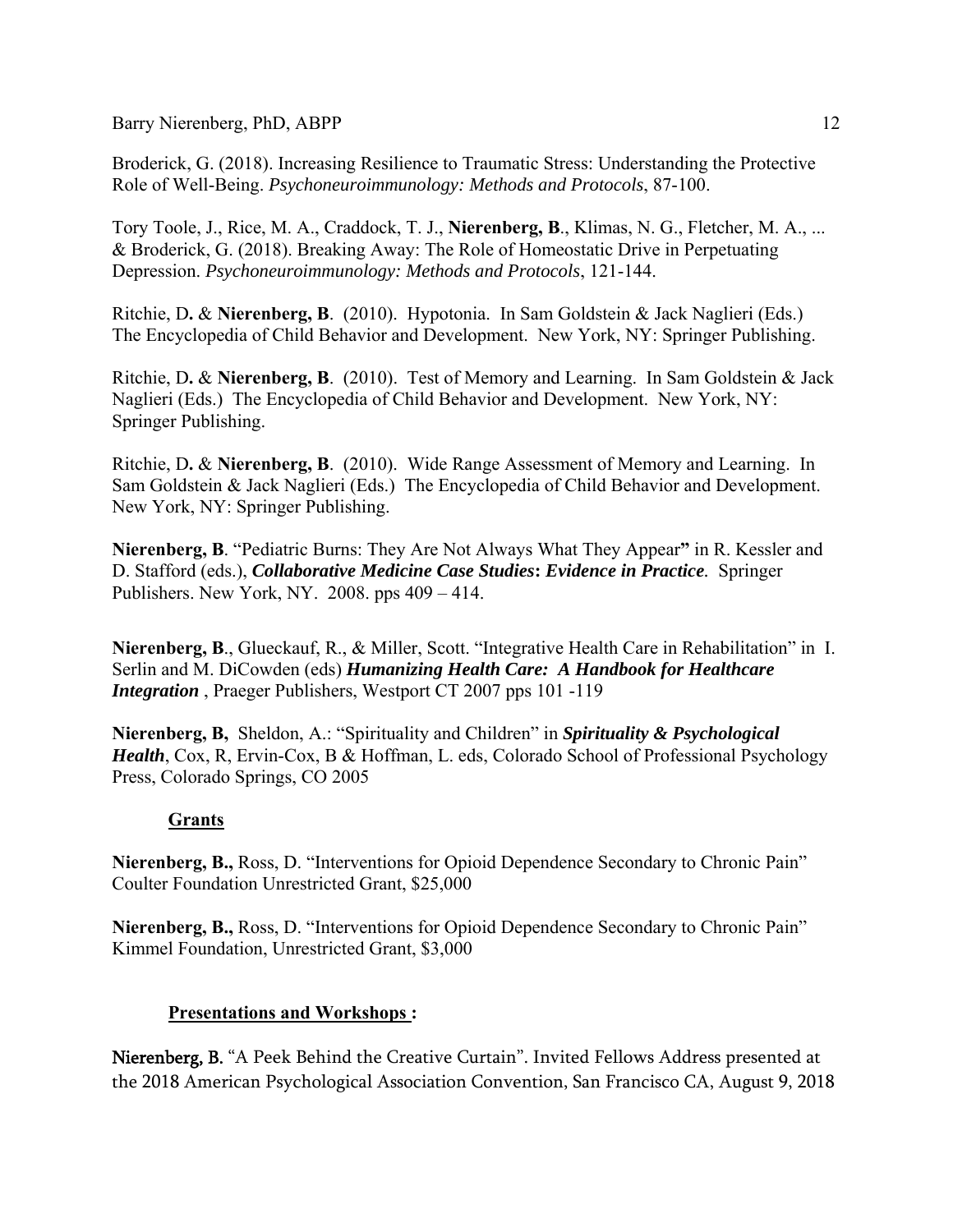Nierenberg, B., Maccrone, J., Alexander, A. "Psychology in the face of the Chronic Pain and Opioid Epidemics: Time to Walk the Talk". 20TH Annual Rehabilitation Psychology Conference Preconference Workshop February 22, 2018 Pre-Conference, Dallas TX

Nierenberg, B., Spearman, Z. "Values-based Interventions in Rehabilitation Psychology: living our foundational principles through Well-Being Workshops for People with SCI". Symposium, 20TH Annual Rehabilitation Psychology Conference February 22, 2018 Dallas TX

Nierenberg, B., Mayersohn, G., Alexander, A., Tabio, L., Vitale, GJ., Vassilopoulos, A. "Psychological Factors Related to Pediatric Limb-Lengthening and Orthopedic Procedures" 11th International Forum on Pediatric Pain (IFPP), October 14, 2017. Nova Scotia, Canada

Nierenberg, B. "Essie Morgan Invited Lecture – "Well Being Therapy for People Living with SCI: Biological Mechanisms and Implications for the Future." 2017 Educational Conference of the Academy of Spinal Cord Injury Professionals. September 3, 2017 Denver Colorado.

Nierenberg, B., Cooper, S., Holovaytk, A. "The Application of Network Medicine and Well Being to Health and Correctional Psychology". Symposium Chair, Symposium "Network Medicine and Chronic Pain". Symposium presented at the 2017 American Psychological Association Convention, Rehabilitation Psychology Division, Washington DC, August 6, 2017

Spearman, Z., Keith, M., Nierenberg, B. "Helping the Helpers: Well-Being Therapy for Caregivers of Persons with a Disability". Student Oral Presentation, 2017 American Psychological Association Convention, Rehabilitation Psychology Division, Washington DC, August 5, 2017

VanderValk, J., Nierenberg, B. "Living Well with Spinal Cord Injury: a Well-Being Therapy Approach." Student Oral Presentation, 2017 American Psychological Association Convention, Rehabilitation Psychology Division, Washington DC, August 5, 2017

Feldman, C., Freidman, B., Holovatyk, A., Gowda, S., Nierenberg, B. "Exporting Rehabilitation Psychology Beyond Rehab: A Trainee Perspective". Symposium presented at the 19th Annual Rehabilitation Psychology Conference, February 18, 2017, Albuquerque, NM.

Keith, M., Spearman, Z., Boix-Braga, M., **Nierenberg, B**. "Depression Rates in Caregivers Mediated by Factors of Psychological Well-Being: A Case for Well-Being Therapy for Caregivers". Poster presented at the 19th Annual Rehabilitation Psychology Conference,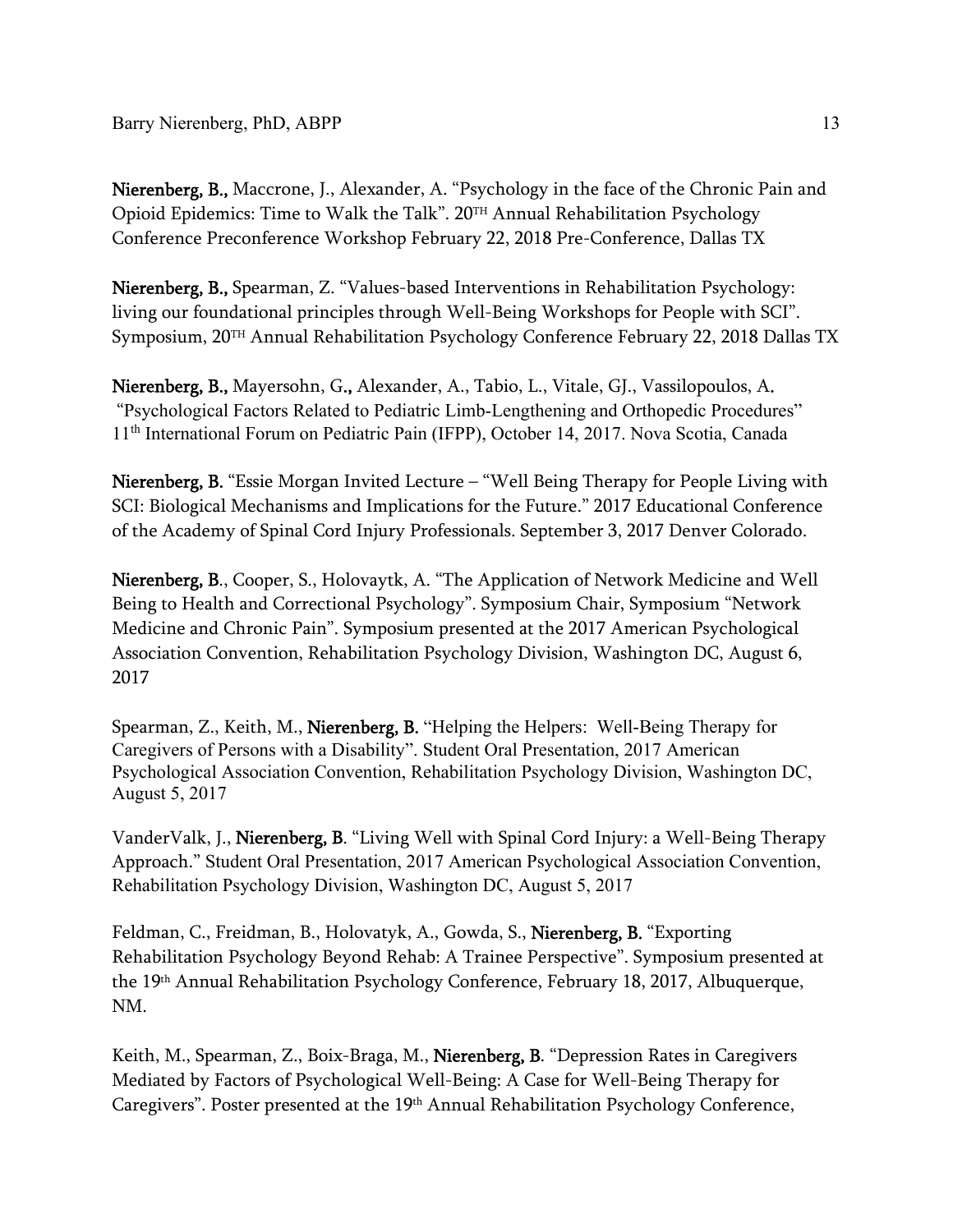February 18, 2017, Albuquerque, NM.

Nierenberg, B., Holovatyk, A., vander Valk, J. "Well-Being Therapy for People with SCI". Symposium presented at the Annual Association of Spinal Cord Injury Professionals 2016 Educational Conference, September  $4 - 7$ , Nashville TN.

Nierenberg, B., Broderick, G.,. Holovatyk, A., Toole, J., Cooper, S., Feuer, S., Vashishtha,S. "Optimizing Patient Outcomes: Psychology's Role in Applying A Network Medicine Model" Symposium Chair, Symposium presented at the 2016 American Psychological Association Convention, Rehabilitation Psychology Division, Denver CO

Holovatyk, A., Broderick, G., Vashishtha, S. Nierenberg, B. "Network Medicine Approach to Obesity". Symposium presented at the 2016 American Psychological Association Convention, Rehabilitation Psychology Division, Denver CO

Nierenberg, B., Cooper, S., Feuer, S. "Network Medicine Approach to Chronic Pain". Symposium presented at the 2016 American Psychological Association Convention, Rehabilitation Psychology Division, Denver CO

Friedman, B.L., Feldman, C.L., Straud, C.L., Schlairet, T.J., Mayersohn, G.S., Nierenberg, B. (2016, August). A Meta-Analysis of Factors Influencing the Psychological Treatment of Chronic Pain. Poster presented at the 2016 American Psychological Association (APA) Convention, Denver, CO.

Nierenberg, B., Freidman, B., Nicholls, M., Tabio, L., & Serpa, S. (February 2016). Pain and Anxiety Management. Presented at The Annual Advanced Rehabilitation Techniques for Limb Lengthening Conference. St. Mary's Medical Center, West Palm Beach, Florida

Nierenberg, B., Serpa, S., Mayersohn, G., Smith, E., Nichol, M. & Tabio, L. (November 2015). Assessing Psychological Contributions to the Outcome of Limb-Lengthening. Presented at the International Limb Lengthening and Reconstruction Society Conference. Miami, FL.

Nierenberg, B., Cooper, S., Feuer, S. (August 2015). Network Medicine Approach to Chronic Pain. Symposium presented at the 123rd American Psychological Association Convention, Rehabilitation Psychology Division, Toronto Canada

Nierenberg, B., Cooper, S., Holovaytyk, A. (August 2015). Network Medicine Approach to Obesity, Diabetes, and Cardiac Disease. Symposium presented at the 123rd Annual Meeting of the American Psychological Association. Toronto, Canada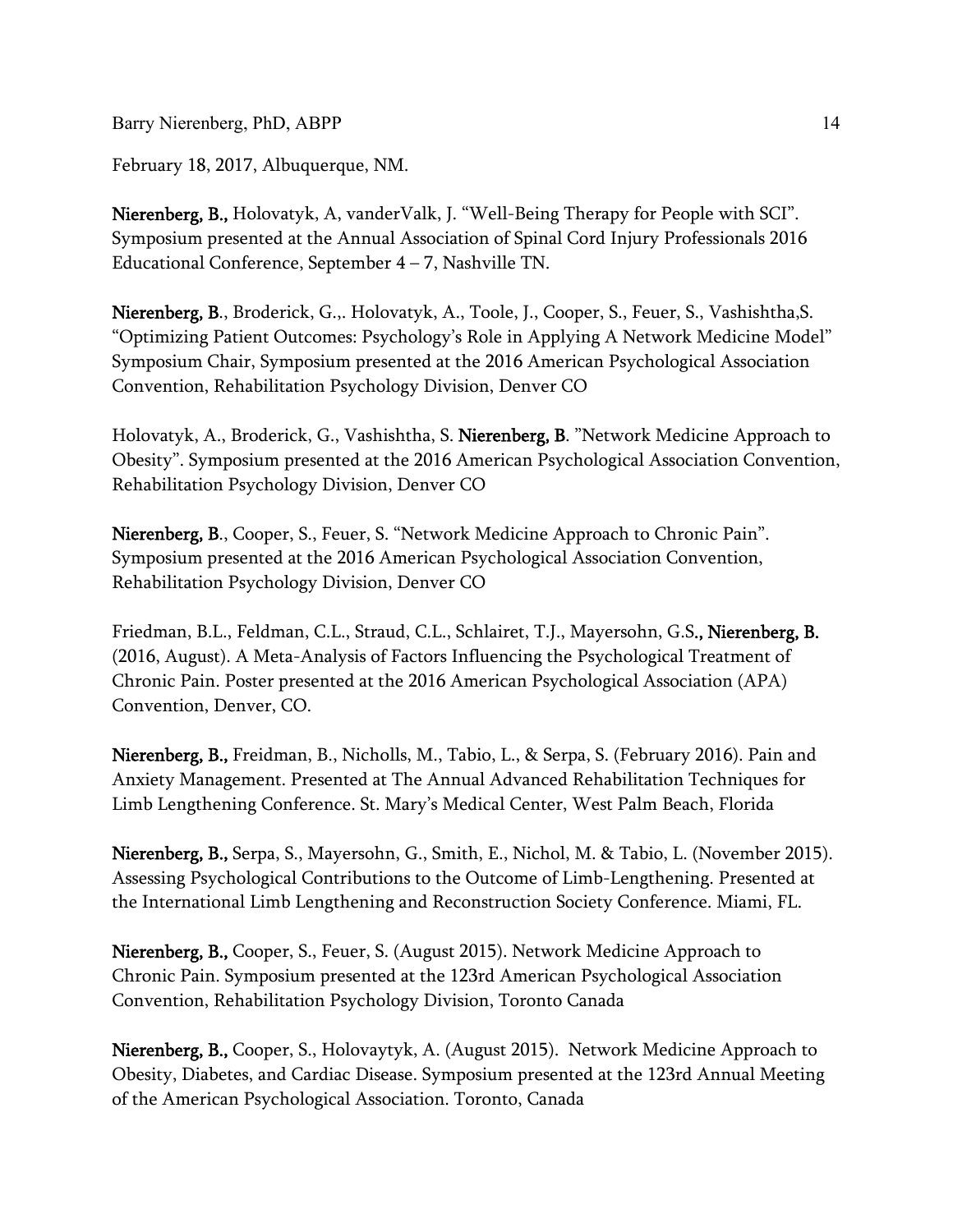Nierenberg, B., Holovatyk, A., Toole, J., Craddock, T. (August 2015). Hope, Behavior and Immunity: A Gene Expression Analysis. Poster presented at the 123rd American Psychological Association Convention, Health Psychology Division, Toronto Canada

Cooper, S., Pethtel, H., & Nierenberg B. (August, 2015). Levels of Resilience and Posttraumatic Growth Among Survivors of a Mining Disaster. Poster presented at the 123rd American Psychological Association Convention, Health Psychology Division, Toronto Canada

Serpa, S., Mayersohn, G., Link, J., & Nierenberg, B. (August 2015). Educating Doctoral-Level Students on Working with Persons with a Disability. Poster presented at the 123rd American Psychological Association Convention, Rehabilitation Psychology Division, Toronto Canada.

Holovatyk, A., Serpa, S., Toole J., Dorfman, W., Lewis, J., & Nierenberg B. (August, 2015). Hope as a Predictor of Lower Recidivism Rates of Depression in a Spinal Cord Injury Population. Poster presented at the 123rd American Psychological Association Convention, Health Psychology Division, Toronto Canada.

Serpa, S., Holovatyk, A., & **Nierenberg, B.** (August, 2015). An Acceptance and Commitment Therapy Approach to Increase Well-Being in Spinal Cord Injury Survivors. Poster presented at 13th World Conference of the Association of Contextual Behavioral Science (ACBS) Berlin Germany

Feldman, C., Friedman, B., Straud, C., Schlairet, T. J., Mayersohn, G., Smith, E., & Nierenberg, B. (July 2015). Understanding the Effectiveness of Cognitive-Behavioral Therapy Across Different Pain Conditions: A Meta-Analysis. Presented at the 2015 Florida Psychological Association (FPA) Convention, Orlando, Florida.

Lyons, J., Webster, S., Feldman, C., & **Nierenberg B.** (June, 2015). Examining the role of communication and social support as mediators of stress resilience among clinical psychology doctoral students. Poster presented at the 7th International Regional "Stress and Behavior" Neuroscience and Biopsychiatry Conference of the International Stress and Behavior Society. Miami Beach FL

Lyons, J., Webster, S., Feldman, C. ,Levy, D., Vaysman, M., & Nierenberg, B.(May, 2015) Interpersonal relationships and stress resilience: examining the role of communication and social support among clinical psychology doctoral students. APS 27th Annual Convention, .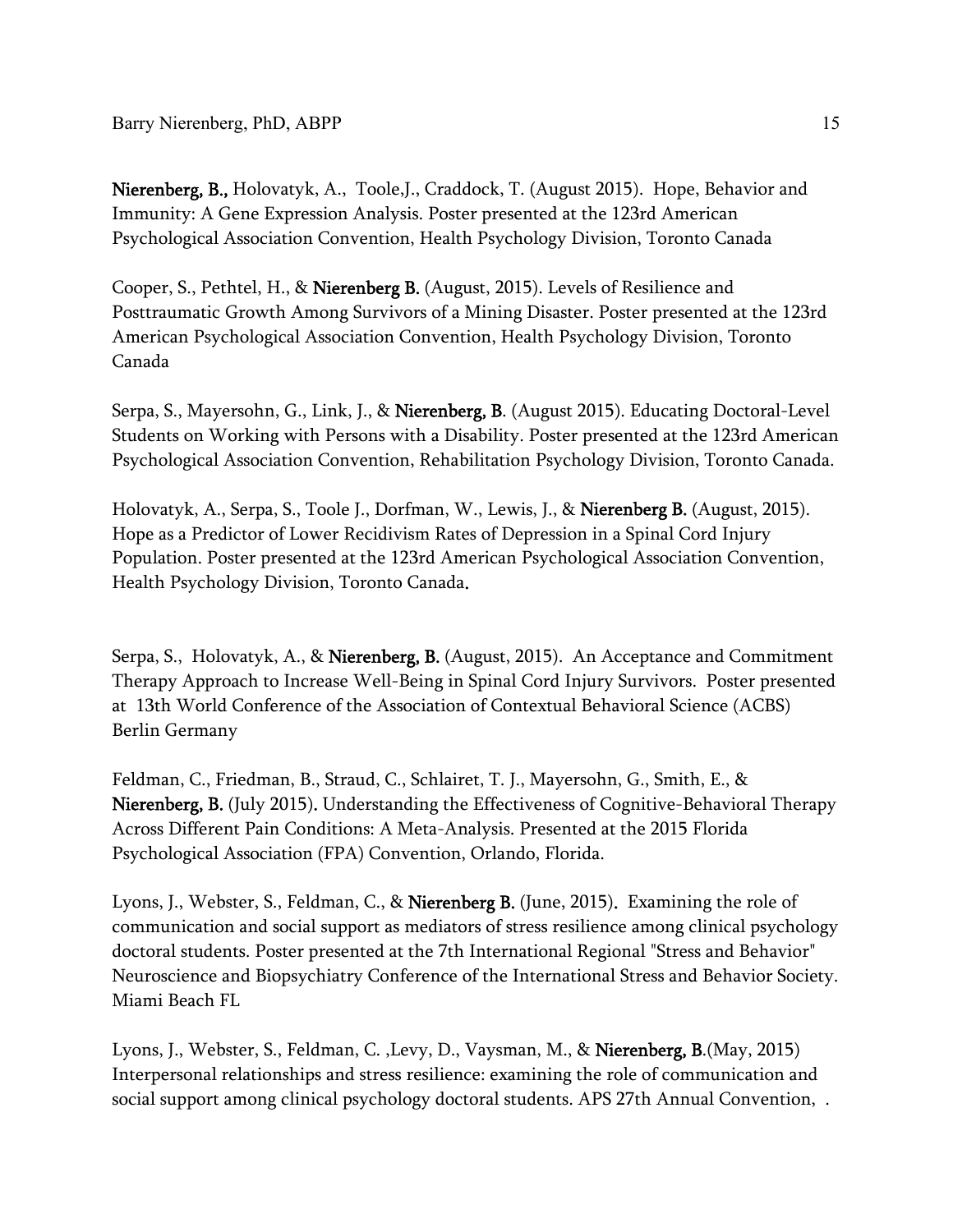New York City

Reihl, K. M., Nierenberg, B., & DeLucia, C. (February 2015). The Effects of Mental Illness on Trust Between Military Service Veterans. Oral Presentation at the 7th Annual International Together Against Stigma: Each Mind Matters Conference, San Francisco, CA.

Nierenberg, B., Mayersohn, G. & Serpa, S. (February 2015). Pain and Anxiety Management. Presented at The Annual Advanced Rehabilitation Techniques for Limb Lengthening Conference. St. Mary's Medical Center, West Palm Beach, Florida

Nierenberg, B., Serpa, S., Mayersohn, G., & Smith, E. (February 2015). Building a Program to Address Psychological Needs of Patients. Presented at The Annual Advanced Rehabilitation Techniques for Limb Lengthening Conference. St. Mary's Medical Center, West Palm Beach, Florida

Straud, C., Friedman, B., Mayersohn, G., Feldman, C., Smith, E.L., Schlairet, T. & Nierenberg, B. (2015, February). Cognitive-behavioral treatment for chronic pain: A systematic review and meta-analysis. Presented at the Annual Rehabilitation Psychology Conference, San Diego, C.A..

**Nierenberg, B**., Freed, R., Feuer, S., Serpa S., Barker, T. ( September, 2013). "Positive Psychology and Survivors of SCI: Application of Well Being Therapy". Symposium presented at the 2013 Educational Conference of the Academy of Spinal Cord Injury Professionals. Las Vegas, Nevada.

Zuckerman, S., Mayersohn, G. S., & **Nierenberg, B**. (September 2013). Building Hope in Spinal Cord Injury Patients: Podcasts as a Clinical Practice Tool. Poster presented at the 2013 Educational Conference of the Academy of Spinal Cord Injury Professionals. Las Vegas, Nevada.

Zuckerman, S., Baker, T., Serpa, S., Nierenberg, B. (2013, August). Improving Well-being of Traumatic Brain Injury Caregivers: The Rationale for a Podcast Intervention. Poster presented at the American Psychological Association Convention, Media Psychology Division.

Zuckerman, S., Link, J., Coad, S., Nierenberg, B. (2013, February). Proposed Podcast Series for Caregivers of Traumatic Brain Injury (TBI) Patients. Poster presented at the Rehabilitation Psychology 2013 Conference.

Mayersohn, G. S., **Nierenberg, B.**, McBride, T., & Black, R. (August 2013). Posttraumatic growth in pediatric orthopedic population. Poster presented at the 121<sup>st</sup> Annual Meeting of the American Psychological Association. Honolulu, Hawaii.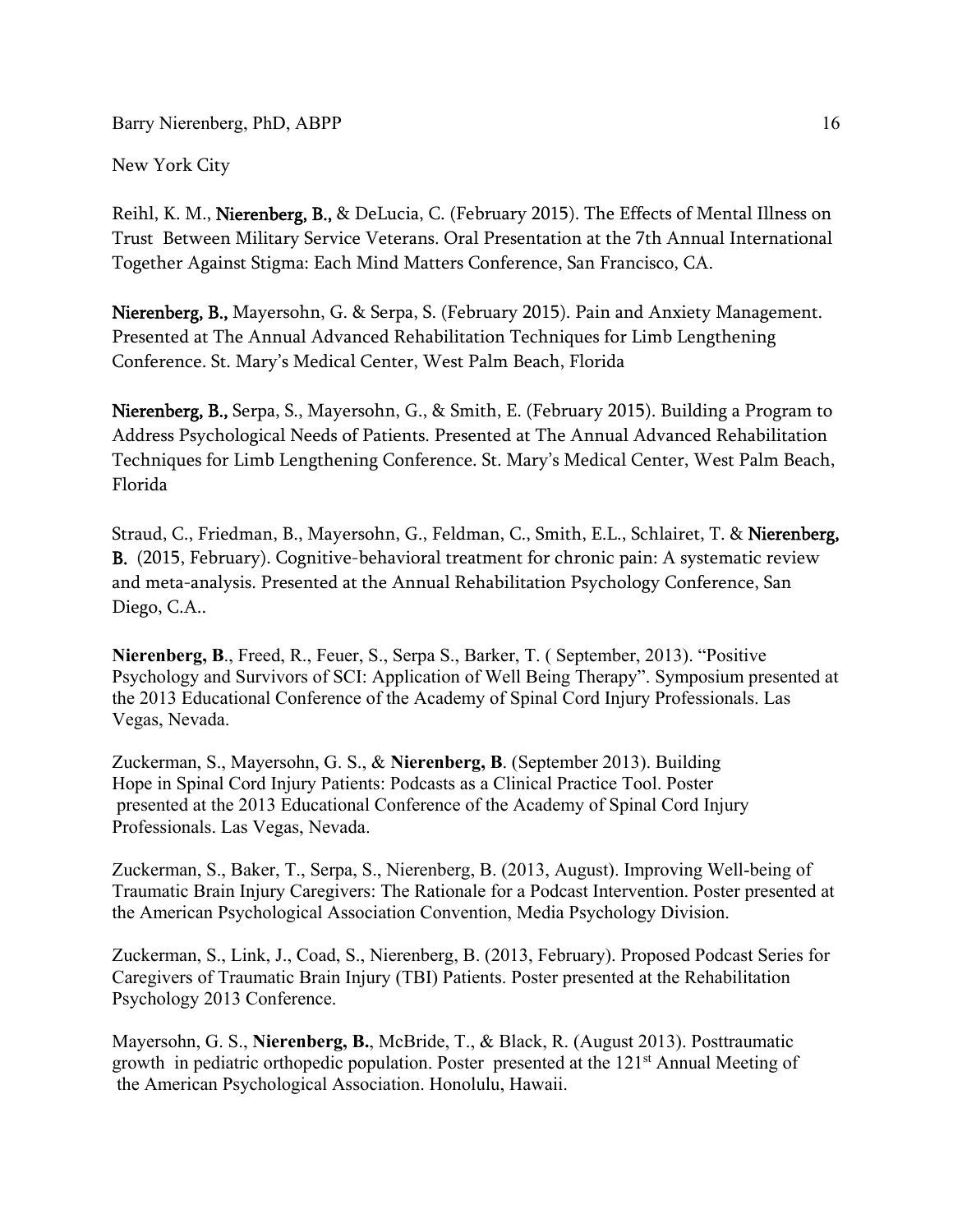Silverman, S., Guerra, S., Crouch, A., Milano, N., Stivelman, D., Grabois, B., & **Nierenberg, B**. (2013, June). "Students for stress resilience: A graduate organization dedicated to anxiety management"*.* Poster session presented at the International Positive Psychology Association Third World Congress on Positive Psychology 2013, Los Angeles, CA.

**Nierenberg, B,** Mayershon, G., Feit, R & Romano, A. "Pediatric Spirituality & Health: What The Data Tell Us" 15<sup>th</sup> Annual Rehabilitation Psychology Conference, Jacksonville FL, February 24, 2013

Garcia, F**.,** Chan, R., Greenberg, B., Truong, T., Silverman, S., Tobenas, M., Rivera, S., Leydig, S., Crouch, A., Milano, N., Mergler, S., Grabois, B., Grant, B., Byles, M., Stivelman, D., Bissett, D., Guerra, S., & **Nierenberg, B**. (2012, August)*.* Graduate Student Resilience: patterns of stressors and stress resilience among graduate students*.* Poster session presented at the American Psychological Association 2012 Convention, Orlando, FL

Randel, A. Grubs., **Nierenberg, B**. "Effects of Mindfulness in Parenting Children with Developmental Disabilites" Poster session presented at the American Psychological Association, Orlando, FL. August 2, 2012

Polster,D., Brown, S., Redante, C., Smith, E., Savvides, C., **Nierenberg, B**. "Do Graduate Programs Prepare Students for Professional Careers? An Exploratory Analysis" Poster presented at the American Psychological Association, Orlando, FL. August 2, 2012

Feit, R., Ketterer, J., **Nierenberg, B**., & Kumar, S. (2012, August). *Lengthening the pink*  ribbon: Development of a group intervention for partners of women with breast cancer. Poster session presented at the Annual Meeting of the American Psychological Association, Orlando, FL.

Ketterer, J**.**, McBride, T., Bachus, B., Beeram, S., Bingman, D., Garcia, F., Yackulich, R., Oswald, T. M., Valley-Gray, S., Cash, R. E., & **Nierenberg, B**. (2012, August). *Cultivation of clinical competency: The SPARC project*. Poster session to be presented at the Annual Meeting of the American Psychological Association, Orlando, FL.

Ketterer, J**.,** Bachus, B., Beeram, S., Bingman, D., Garcia, F., Yackulich, R., Oswald, T. M., Valley-Gray, S., Cash, R. E., & **Nierenberg, B**. (2012, August). *Psychometrics of a clinical competency measure.* Poster session to be presented at the Annual Meeting of the American Psychological Association, Orlando, FL..

**Nierenberg, B**. "Foundational and Functional Competencies in Rehabilitation Psychology" Symposium, Florida Psychological Association Convention, Tampa FL June 23, 2012.

Ketterer, J., Garcia, F**.**, Yackulich, R., McBride, T., Oswald, T. M., Schwartz, O., Beeram, S., Bachus, B., Bingman, D., Karasina, O., Grabois, B., Strunin, A., Cannon, M., Camejo, S., Tarrant, A., Armitage, M., Valley-Gray, S., Cash, R. E., & **Nierenberg, B**. (2012, February). *Simulated patients: The future of psychology graduate education*. Poster session presented at the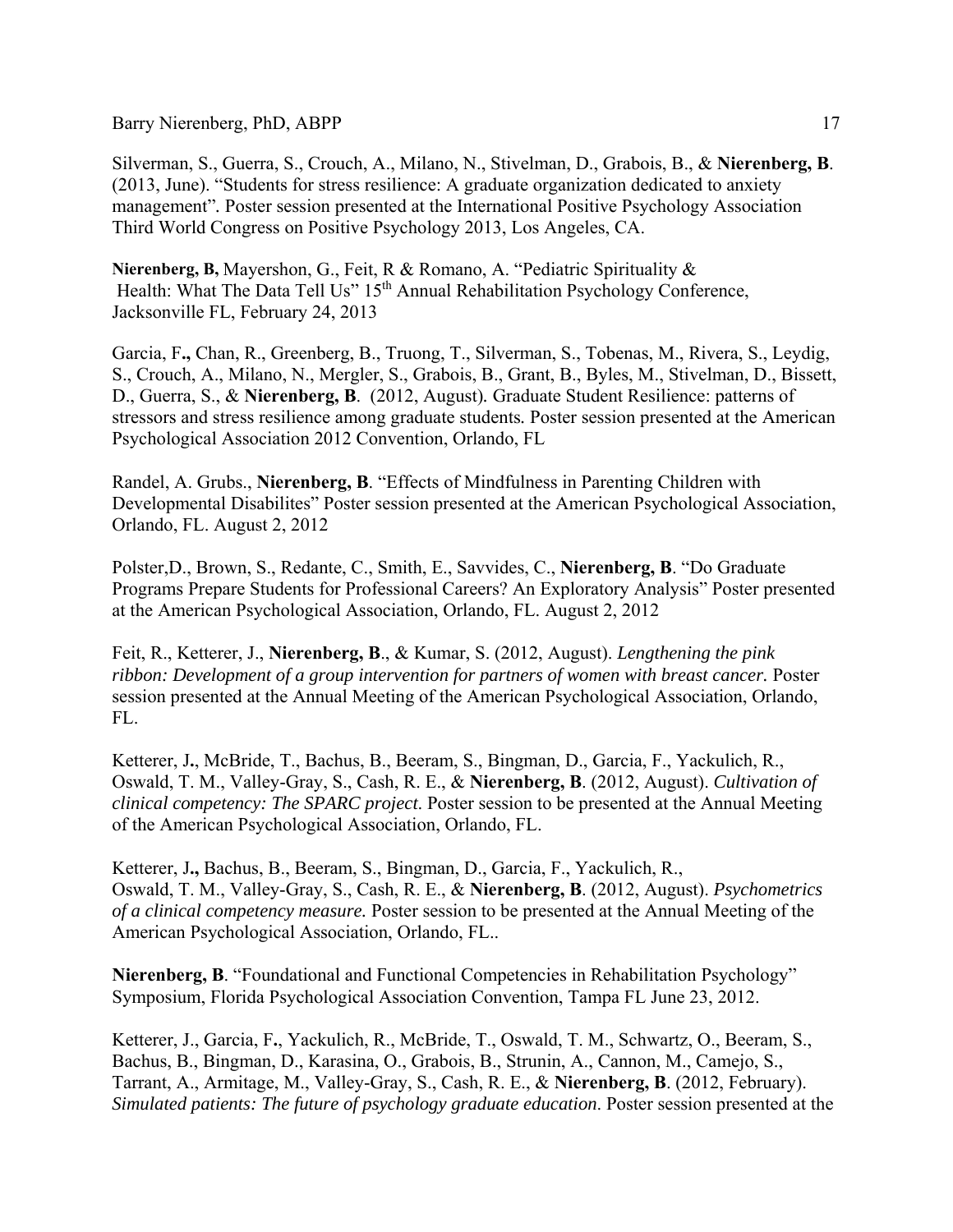annual Trainers of School Psychologists Meeting, Philadelphia, PA

Ketterer, J**.**, Garcia, F., Yackulich, R., McBride, T., Oswald, T. M., Schwartz, O., Beeram, S., Bachus, B., Bingman, D., Valley-Gray, S., Cash, R. E., & **Nierenberg, B**. (2012, February). *Simulated patients: The future of psychology graduate education*. Poster session presented at the Annual Trainers of School Psychologists Meeting, Philadelphia, PA.

Ketterer, J**.**, Oswald, T., McBride, T., Schwartz, O., Bingman, D., Beeram, S., Bachus, B., Grabois, B., Valley-Gray, S., Cash, R. E., & **Nierenberg, B**. (2012, February). *Creation of a psychological clinical competency measure*. Poster session presented at the Annual Trainers of School Psychologists Meeting, Philadelphia, PA.

Ketterer, J**.**, McBride, T., Bachus, B., Beeram, S., Bingman, D., Grabois, B., Strunin, A., Garcia, F., Yackulich, R., Oswald, T. M., Valley-Gray, S., Cash, R. E., & **Nierenberg, B**. (2012, February). *Cultivation of clinical competency: The SPARC project*. Poster session presented at the Annual Trainers of School Psychologists Meeting, Philadelphia, PA.

**Nierenberg B**.,& Freed, R., **"Positive Psychology and Spinal Cord Injury"** Symposium Presentation, 14<sup>th</sup> Annual Rehabilitation Psychology Conference, Fort Worth TX, February 26, 2012

Ketter, J., Cantrell, C., McBride, T., Schwartz, O., Bingman, D., Bachus, B., Beeram, S., Karasina, O., Calderon, C., Grabois, B., Oswald, T., Strunin, A., Cagle, H., Camejo, S., Cannon, M., Valley-Gray, S., Cash, G., & **Nierenberg, B**. (November 2011). Pilot study of a psychological clinical competency measure: SPICES. Poster presented at the Florida Association of School Psychologists, Orlando, FL.

**Nierenberg, B**. "**Ethical Issues in Supervision:"**, Symposium Presentation, Academy of Spinal Cord Injury Professionals, Las Vegas NV, Sept 5, 2011

**Nierenberg, B**. "**Positive Psychology Application to Individuals with Chronic Illness"** Symposium Chair, American Psychological Association Convention, Washington DC August 4, 2011

**Nierenberg B**.,& Freed, R., **"Positive Psychology and Survivors of Spinal Cord Injury"** Symposium Presentation, American Psychological Association Convention, Washington DC August 4, 2011

Freed R., **Nierenberg B**., Luntz M., "**Enhancing Psychological Well Being with Spinal Cord Injury Population: A Proposed Conceptual Model and Application for Treatment".** Poster Presentation, 2<sup>nd</sup> World Congress of the International Positive Psychology Association, July 25, 2011 Phildadelphia PA

Luntz, M, **Nierenberg, B**.,Freed, R., **"Well-Being Therapy for Couples (WBTC) – A**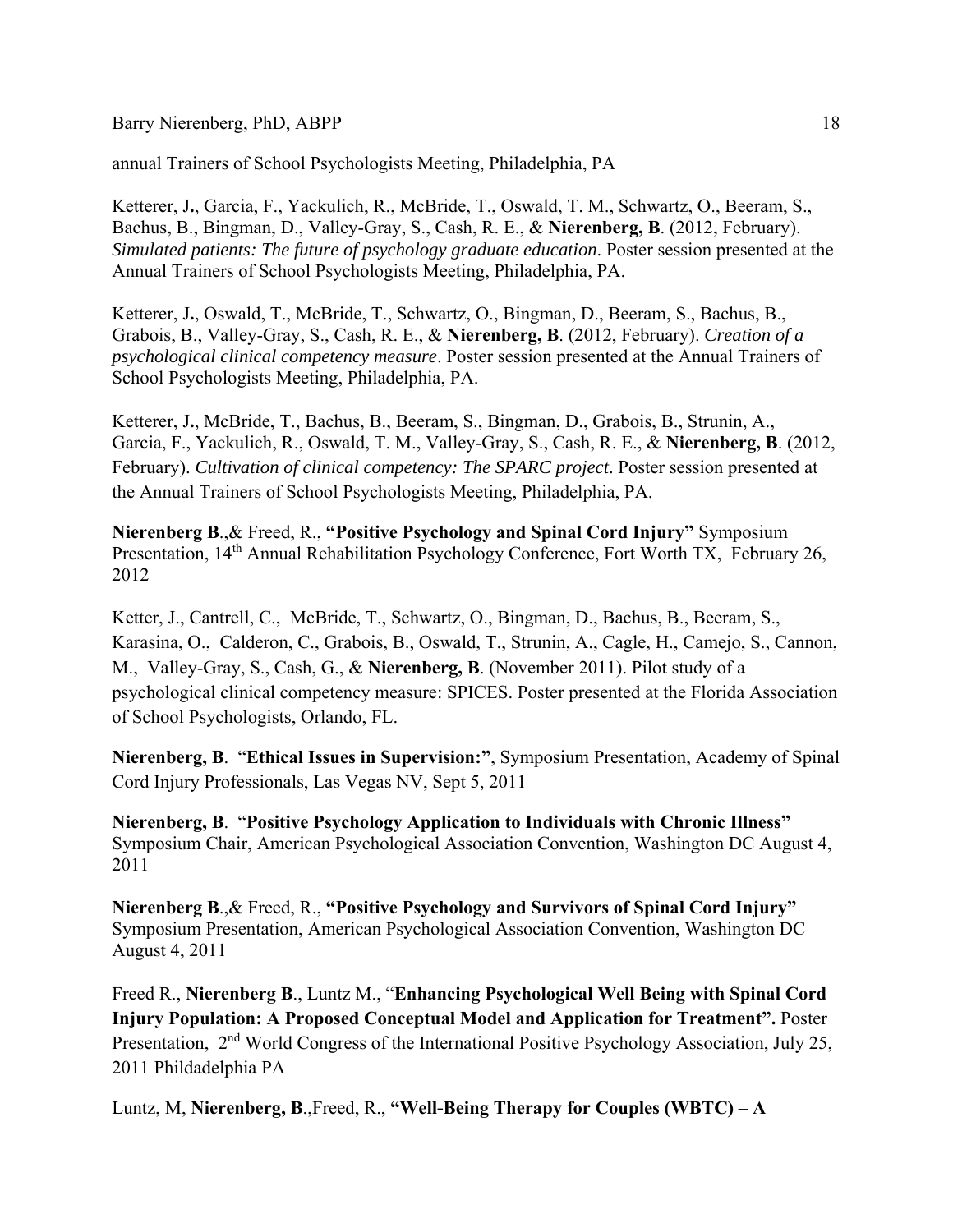**Proposed Treatment Manual".** Poster Presentation, 2<sup>nd</sup> World Congress of the International Positive Psychology Association, July 25, 2011 Phildadelphia PA

Allison Randel MS, Michelle Schultz, MS, Alessandra Kostolitz MS, Erin Grubbs MS, **Barry Nierenberg** PhD ABPP. **" Current Research on Mindfulness Interventions with Autism Spectrum Disorders"** Poster Presentation, Florida Psychological Association Annual Conference, Palm Beach Gardens, FL July 16, 2011

Camejo, S.T., Hoefling, K., Brosbe, M., **Nierenberg, B.**, Williams, T., Feit, R., & Richardi, T. (November, 2010). Assessing the Impact of Diabetes Mellitus on School Children. Poster presented at FASP 2010 Annual Conference, Miami, FL.

Perle, J., Odland, A., Cannon, M., Levine, A., Marker, C., **Nierenberg, B.:** "Influence of Internalizing Variables on Predicting Externalizing Behaviors. " Poster Session, 118<sup>th</sup> Annual APA Convention, San Diego CA. August 15, 2010

Kupperman, L., Booth, K., Freed, R., **Nierenberg, B.:** "Stigma of Mental Health in Military Versus Civilian Populations." Poster Session, 118th Annual APA Convention, San Diego CA. August 13, 2010

Booth, K., Kupperman, L., Freed, L., **Nierenberg, B.:** "Connection to the Military and the Stigma of Mental Illness" Poster Session, 118th Annual APA Convention, San Diego CA. August 13, 2010

Nierenberg, B. " Pediatric Psychospirituality: Two Data Based Studies." 11<sup>th</sup> Annual Rehab Psych Conference. Talahassee FL. Feb 28, 2009

Rothenberg, A., Mackelprang, J., Regan, K., Valley-Gray, S. **Nierenberg, B**., Ray, S., Fins, A., Cunningham, K., Shea, T., Maynard, L. (2008). *Empowering Future Faculty: Graduate Training in the Teaching of Psychology.* Presentation to the Florida Association of School Psychologists, Orlando, FL.

Nicole Eull, PsyD, Ray Ownby, MD,PhD, MBA, J. Bryan Page, PhD, **Barry Nierenberg** PhD, ABPP, Kenneth Obiaja, MD, MPH and David Brown, *MD* : Implementing the Chronic Care Model of Mental Health in Primary Care: The Mental Healthcare Improvement Project (MHIP) October 29, 2008: APHA, San Diego California

**Nierenberg, B**., Mulligan, D and Bailar, M.: "Traumatic Brain Injury in Florida". Trauma Grand Rounds, Broward General Medical Center, Ft. Lauderdale, FL. Sept 8, 2008

Kurylo M & **Nierenberg B**: "Sexuality & Disability".. 10<sup>th</sup> Annual Rehab Psych Conference. Tucson AZ. April 2, 2008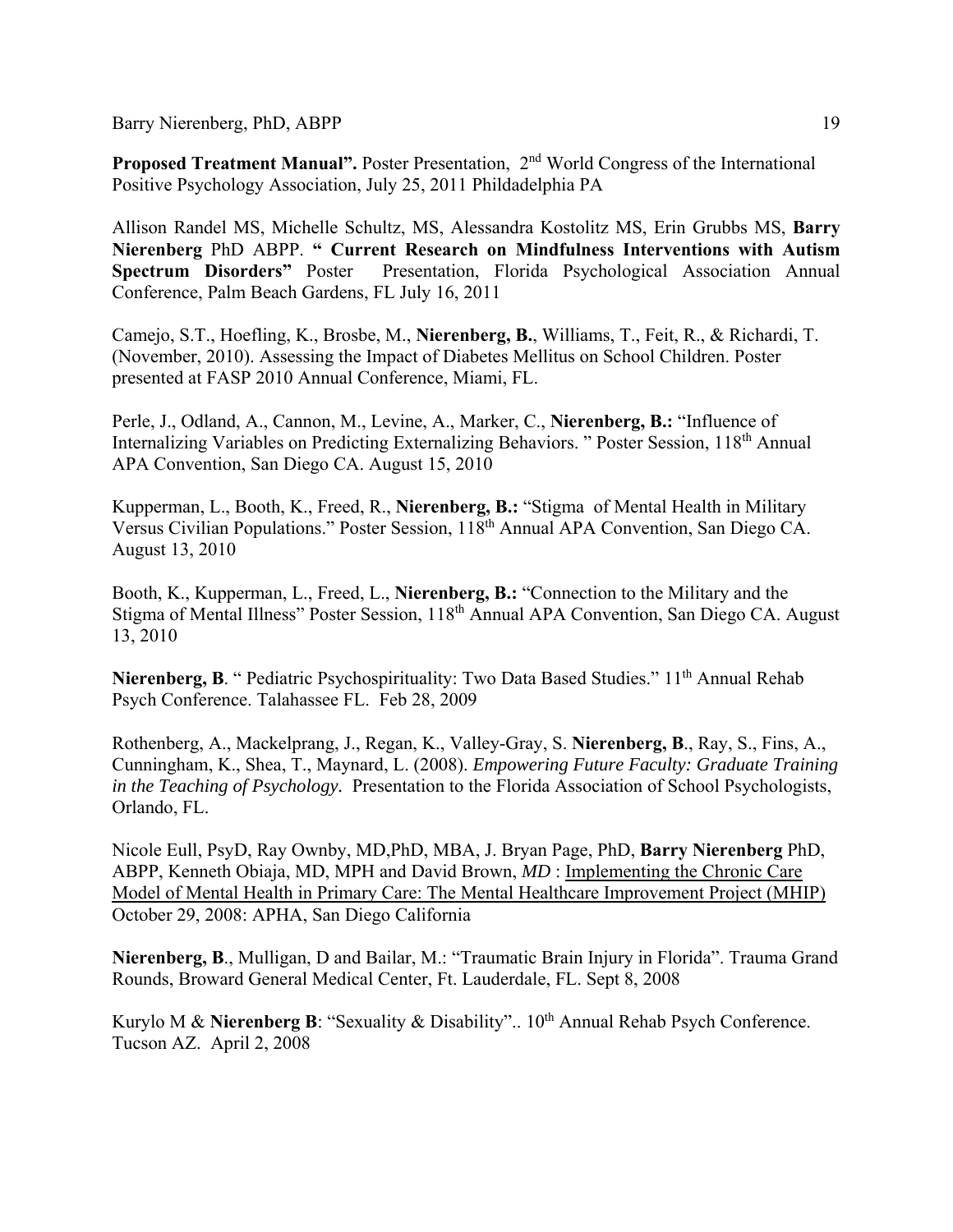**Nierenberg, B**. " 2007 Update on Spirituality and Health: What is the Database?" Invited Presentation to the Australasian Integrative Medicine Association, Melbourne Australia Nov 21, 2007

**Nierenberg, B**. "The Marriage of Time Banking and Health Care: A Health Care Revolution or Just a Dream?" 2nd International TimeBanking Conference, University of Wisconsin, Madison WI, Nov 2, 2007

**Nierenberg, B.** "Spirituality and Health" Symposium. 21<sup>st</sup> Annual American Association of Spinal Cord Injury Psychologists and Social Workers Conference. Orlando Fl . Aug 27, 2007

**Nierenberg, B.** "Getting from Why me to What's next?" Symposium. 21<sup>st</sup> Annual American Association of Spinal Cord Injury Psychologists and Social Workers Conference. Orlando Fl . Aug 27, 2007

**Nierenberg, B**. ""Spirituality & Health: Current Upgrades in Research, Teaching & Clinical Services." Symposium Chair, 115<sup>th</sup> Annual American Psychological Association Convention, August 19, 2007.

Ryan, J. **Nierenberg, B.** Escobar, A. Gomez-Estefan, C. Regalado. F.: "A Proposed Framework to Explain Population-Specific Mental Models of Diabetes Expressed by High Risk Adolescents." 34<sup>th</sup> North American Primary Care Research Group Annual Meeting, Tucson, AZ. October, 2006

**Nierenberg, B**. "Time Banking: Engaging People Actively in Economic Life With or Without Employment" Symposium. 20<sup>th</sup> Annual American Association of Spinal Cord Injury Psychologists and Social Workers Conference. Las Vegas NV. Sept, 2006

**Nierenberg, B.** "Working with Primary Care Physicians: What works, what doesn't & why" Invited Address. 3rd Annual Clinical Health Psychology Institute , Preconvention Workshop, 114th Annual American Psychological Association Convention, August 9, 2006.

**Nierenberg, B**. " 2006 Update on Spirituality and Wellness: What is the Database?" Invited Grand Rounds, Department of Psychiatry and Behavioral Science, University of Miami Miller School of Medicine, Miami FL June, 2006

Nierenberg, B. Nichols, C.: "Pediatric Issues in Rehabilitation" Workshop, 8<sup>th</sup> Annual Rehabilitation Psychology Conference, Reno, NV April, 2006

Nierenberg, B. "Psychological aspects of Child and Adolescent Spinal Cord Injury" 19<sup>th</sup> Annual American Association of Spinal Cord Injury Psychologists and Social Workers Conference. Las Vegas NV. Sept, 2005

**Nierenberg, B**: "Healthcare Disparities and the Rehabilitation Psychology Approach".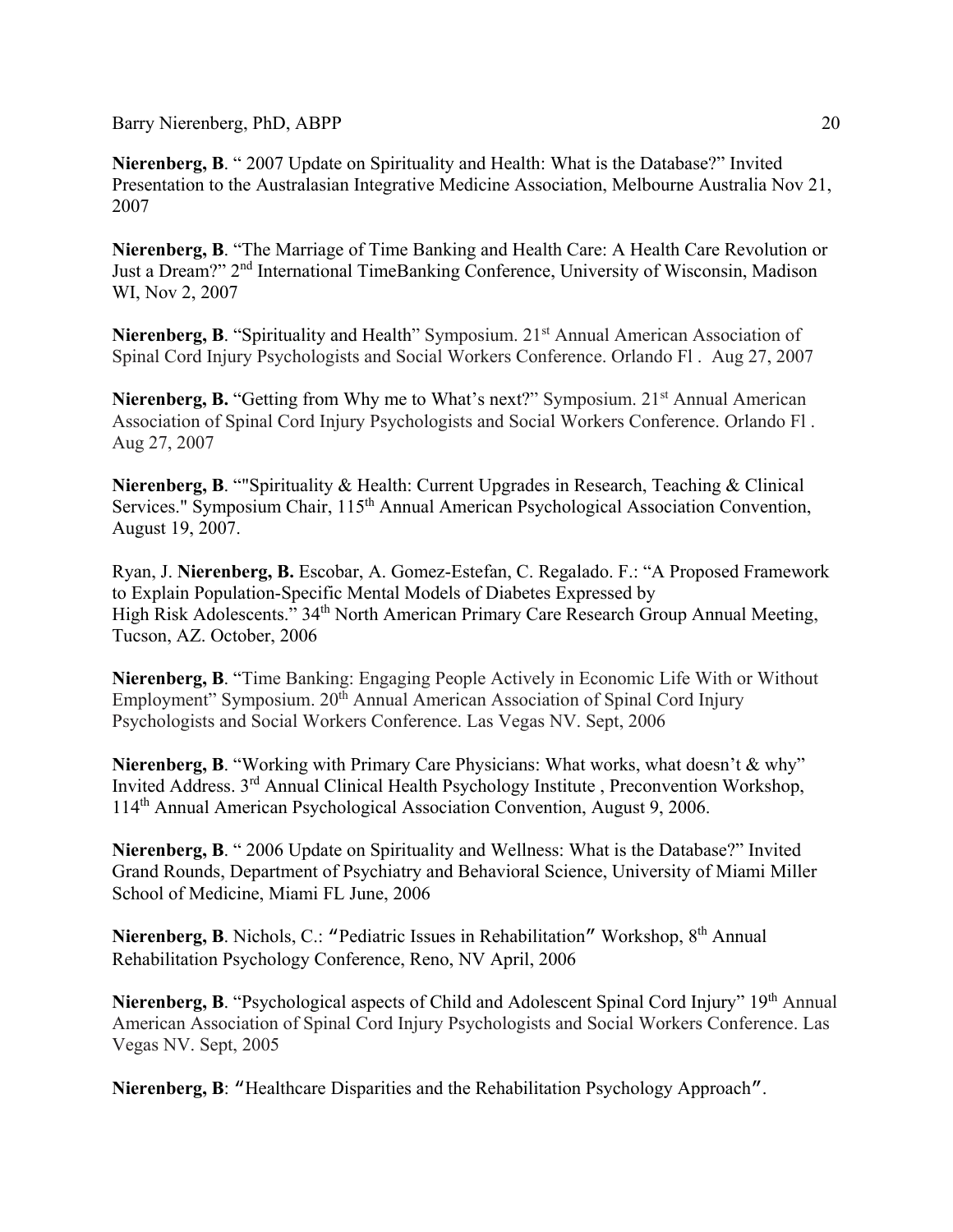Workshop, 7th Annual Rehabilitation Psychology Conference. Baltimore, MD. March 2005

Diehr, S. Nierenberg, B. Harris, D. Baxley, E. "Scaling the Slippery Slope: The Teaching & Practice of How to Keep Our Balance" Symposium. 2004 Society of Teachers in Family Medicine Conference. Atlanta GA Sept 2004

Nierenberg, B. " Sprituality & Health: Recent additions to the Literature" 18<sup>th</sup> Annual American Association of Spinal Cord Injury Psychologists and Social Workers Conference. Las Vegas NV. Sept, 2004

**Nierenberg, B**. Farmer, J.: "Innovative Funding for Pediatric Rehabilitation Research, Service and Training". Workshop, 5<sup>th</sup> Annual Rehabilitation Psychology Conference, Seattle, WA April, 2003

Nierenberg, B. "A System for Bridging the Financial and Cultural Gaps in the Well Being of Persons With Disability". Invited Address. Conference Proceedings: NIDRR Conference. Bridging Gaps: Refining the Disability Research Agenda for Rehabilitation and the Social Sciences. Pps 237 – 243. University of Wisconsin-Stout. 2003

Nierenberg, B. "Spirituality and Wellness: What is the Database?" Workshop, 4<sup>th</sup> Annual Rehabilitation Psychology Conference, New Orleans, LA. March 2002.

Nierenberg, B. Molina, M. "Cultural Influences in Pediatric Rehabilitation". Symposium, 109<sup>th</sup> Annual American Psychological Association, San Francisco, CA. August 27. 2001

Nierenberg, Barry: "Pain Management in a Pediatric Population.". Workshop, 3<sup>rd</sup> Annual Rehabilitation Psychology Conference .Atlanta, GA. March 2001

**Nierenberg, B**: "The Biopsychosocial Model Revisited- Implications for Pediatric Spinal Cord Injury". AASCIPSW Annual Convention, Las Vegas Nevada, Sept, 2001

**Nierenberg, B**., Conti, J.: "Physical Wellness & Psychospirituality - Philosophical and Data Based Perspectives". Workshop Chair, Florida State Psychological Association, Tampa FL, July 1, 2000

**Nierenberg, Barry:** "Use of Hypnosis with Pediatric Burns". Workshop, 2<sup>nd</sup> Annual Rehabilitation Psychology Conference - 2000 and Beyond: Science and Practice. San Antonio, TX. March 11, 2000

**Nierenberg, B**., Benson, H., Harris, T.G.: "Chronic Wellness and Spiritual Intelligence - A Researchable Hypothesis". Symposium, 107<sup>th</sup> Annual American Psychological Association, Boston, MA. August 23. 1999

**Nierenberg, Barry**: "Is Rehabilitation Psychology in Need of Rehabilitation?". Presidential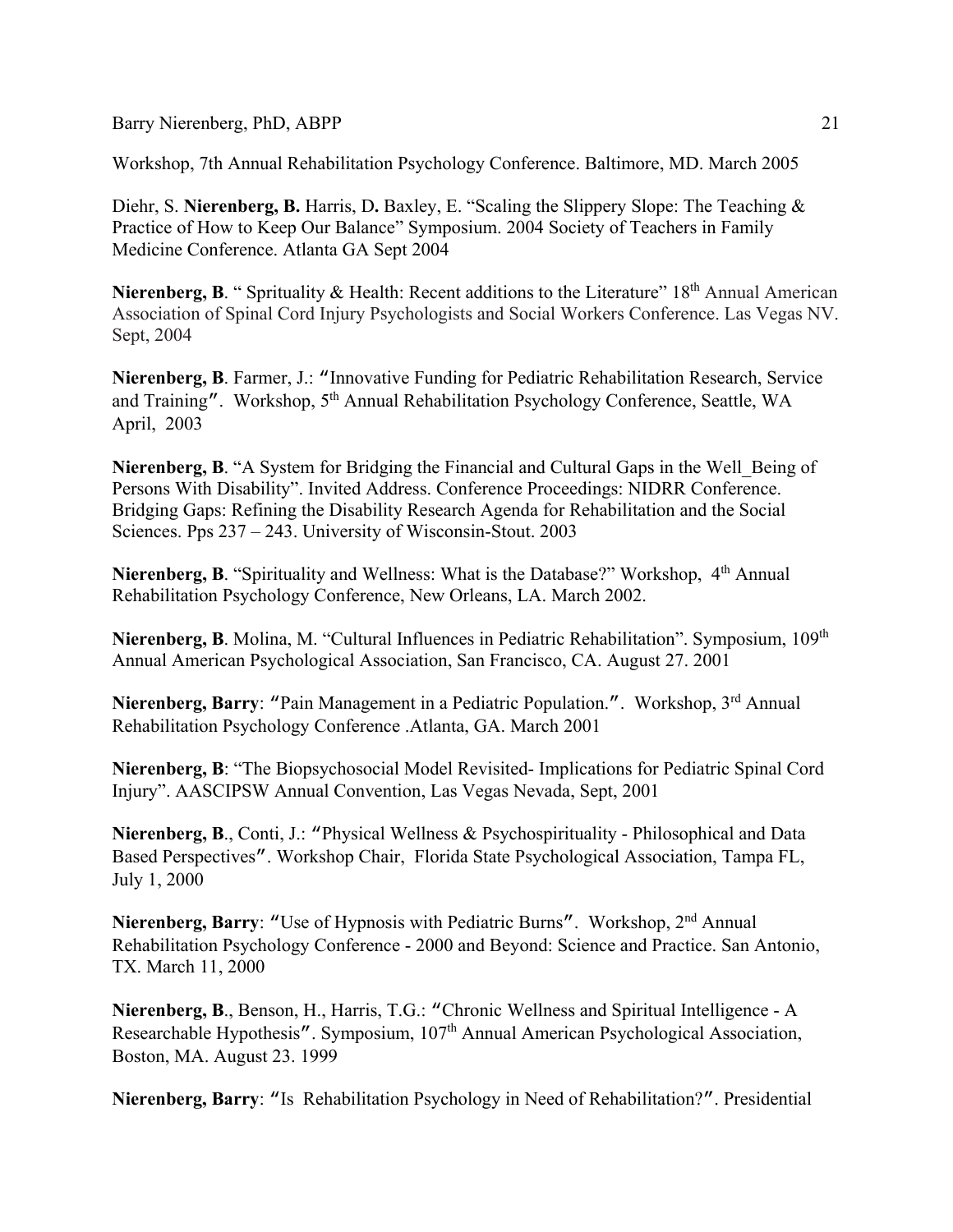Address. 107<sup>th</sup> Annual American Psychological Association Convention, Boston, MA. August 21, 1999

**Nierenberg, B.** Goldberg, A.: "Advances in Pediatric Rehabilitation". Workshop, 1<sup>st</sup> Annual Rehabilitation Psychology - 2000 and Beyond: Science and Practice. San Diego, CA. April, 1999.

**Nierenberg, Barry**: "Psychospirituality and Chronic Illness - Philosophical and Data Based Issues". Symposium Chair, 105th Annual American Psychological Association Convention, San Francisco, CA. August 16, 1998

**Nierenberg, B**., Katsikas, S: "Psychospirituality's Role in Pediatric End Stage Renal Disease". Symposium presentation, 105<sup>th</sup> Annual American Psychological Association Convention, San Francisco, CA. August 16, 1998

**Nierenberg, Barry**: "Exploring Psycho-Spirituality: The Roles of Spirituality in Coping with Illness". Symposium Chair, 104th Annual American Psychological Association Convention, Chicago, IL. August 9. 1997.

**Nierenberg, B**., Hillary. B., Masi, M., & Lescano, Celia. "Role of Psycho-Spirituality in Children and Adolescents Coping with Chronic Illness" Symposium presentation, 104th Annual American Psychological Association Convention, Chicago, IL. August 9. 1997.

**Nierenberg, B**. " Exploring Psycho-Spirituality: The Roles of Spirituality in Coping with Illness." Symposium Chair, 103rd Annual American Psychological Association Convention, Toronto, Canada August , 1996

**Nierenberg, B**."The role of Spirituality in coping with Pediatric Illness", Symposium presetnation, 103rd Annual American Psychological Association Convention, Toronto, Canada August , 1996

**Nierenberg, Barry**., Goldberg, Alan., Diller, Leonard., Rosenthal, Mitchell., Newman, Russ: "Psychological Practice During Troubled Times - Survival Tips From the Trenches". Symposium Co-Chair, 103rd Annual American Psychological Association Convention, New York, NY. August 13, 1995

**Nierenberg, Barry**: "Interdisciplinary Pediatric Rehabilitation - A Viable Model in Today's Health Care Market". Discussant, 103rd Annual American Psychological Association Convention, New York, NY. August 15, 1995

**Nierenberg, Barry**: "Pain management for Infant and Toddler Burn Survivors", American Burn Association, Albequerque, NM. April 14, 1995.

**Nierenberg, Barry**: "Innovative Methods for Funding Pediatric Rehabilitation". symposium